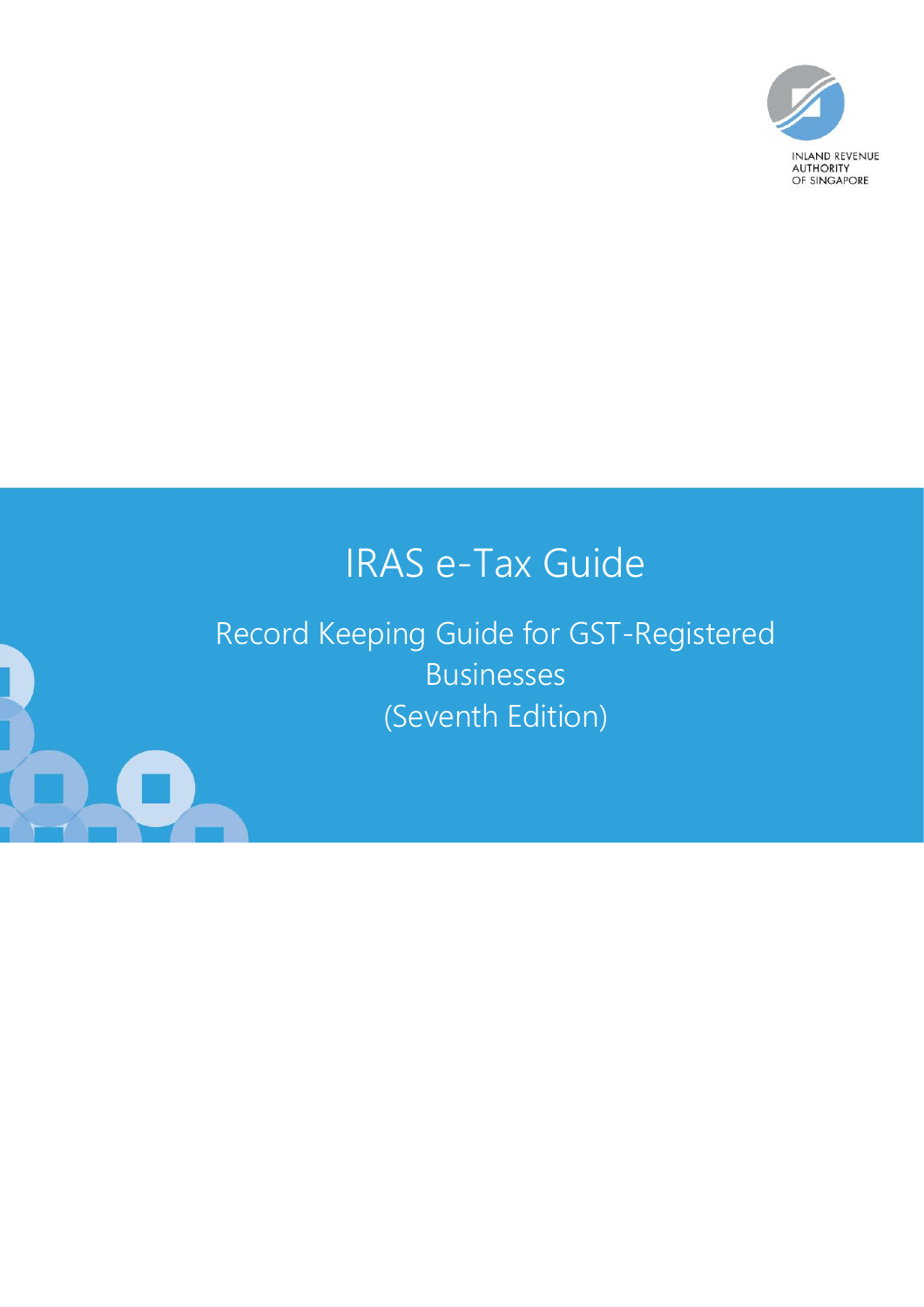Published by Inland Revenue Authority of Singapore

Published on 10 Feb 2021

First edition published on 31 May 2010 Second edition published on 8 Apr 2015 Third edition published on 16 Jan 2017 Fourth edition published on 24 Jul 2017 Fifth edition published on 3 Jan 2019 Sixth edition published on 12 Oct 2020

Disclaimers: IRAS shall not be responsible or held accountable in any way for any damage, loss or expense whatsoever, arising directly or indirectly from any inaccuracy or incompleteness in the Contents of this e-Tax Guide, or errors or omissions in the transmission of the Contents. IRAS shall not be responsible or held accountable in any way for any decision made or action taken by you or any third party in reliance upon the Contents in this e-Tax Guide. This information aims to provide a better general understanding of taxpayers' tax obligations and is not intended to comprehensively address all possible tax issues that may arise. While every effort has been made to ensure that this information is consistent with existing law and practice, should there be any changes, IRAS reserves the right to vary its position accordingly.

#### © Inland Revenue Authority of Singapore

All rights reserved. No part of this publication may be reproduced or transmitted in any form or by any means, including photocopying and recording without the written permission of the copyright holder, application for which should be addressed to the publisher. Such written permission must also be obtained before any part of this publication is stored in a retrieval system of any nature.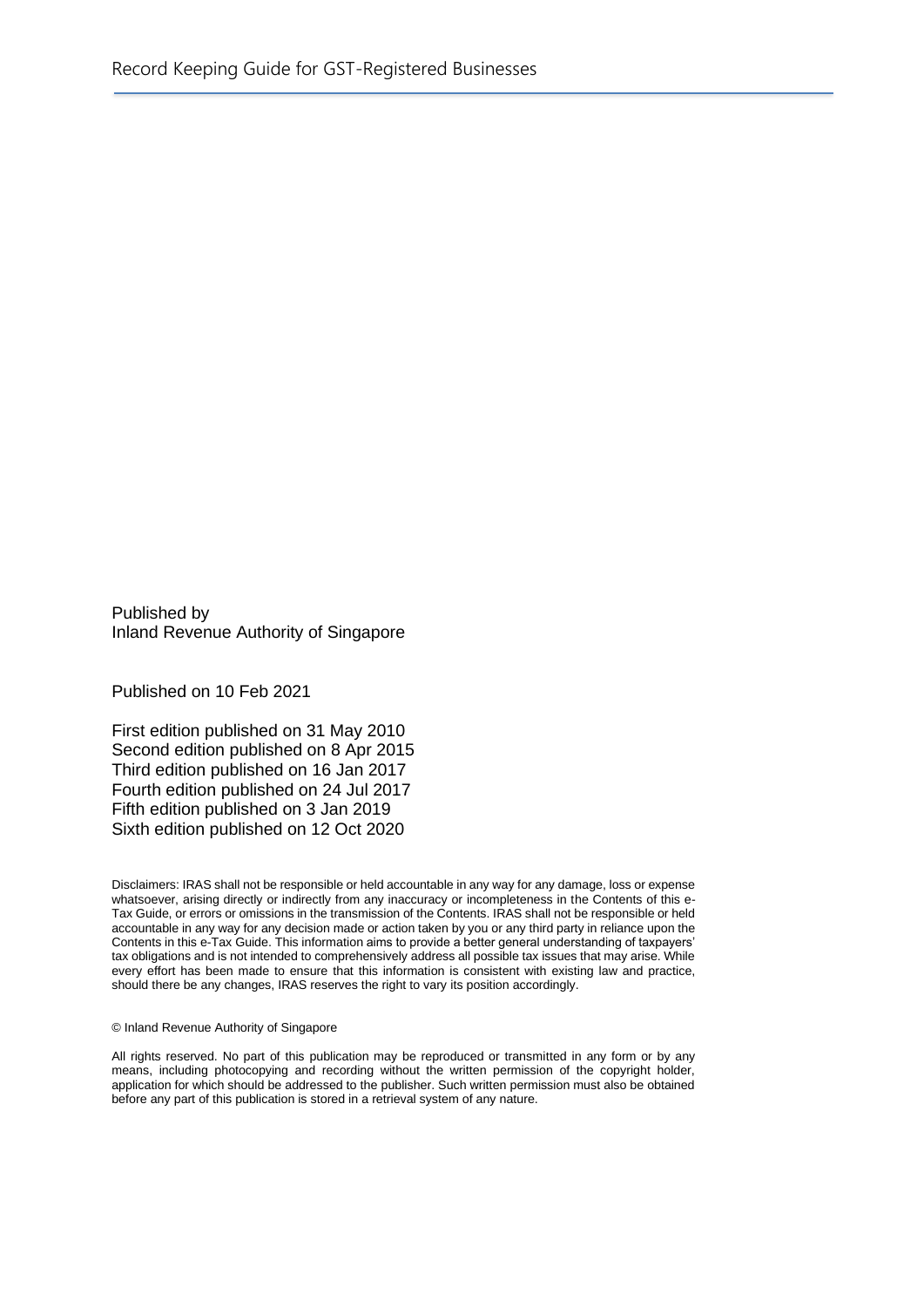## **Table of Contents**

#### Page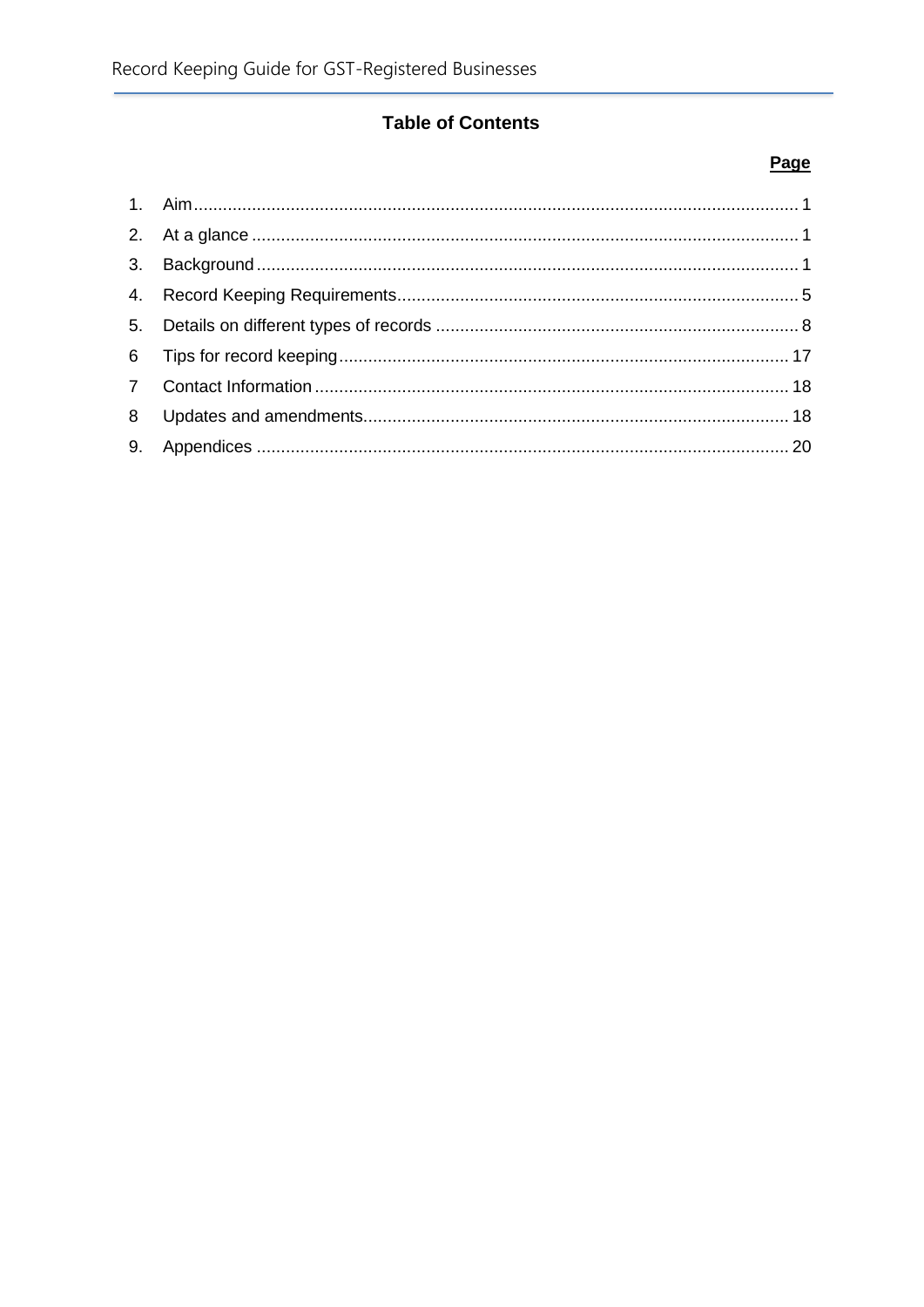### <span id="page-3-0"></span>**1. Aim**

1.1. This e-Tax Guide provides the mandatory record keeping requirements<sup>1</sup> for businesses registered for Goods and Services Tax ("GST") in order to comply with Singapore Tax laws.

### <span id="page-3-1"></span>**2. At a glance**

2.1. This guide is designed to help GST-registered businesses<sup>2</sup> prepare and keep records for Income Tax and GST purposes.

### <span id="page-3-2"></span>**3. Background**

- 3.1. What types of records do businesses need to keep?
- 3.1.1. The types of records businesses need to keep include:
	- a) Source documents that substantiate all business transactions e.g. receipts, invoices, vouchers, other relevant documents issued or received from customers/suppliers, bank statements;
	- b) Accounting ledgers, schedules and journals documenting a business' assets and liabilities, income and expenses, profits and losses; and
	- c) Any other written evidence of transactions connected with your business.
- 3.2. Why keep records?
- 3.2.1. Good record keeping practices are an important part of doing business. Having good record keeping practices can benefit you in the following ways:
	- a) Make better business decisions;
	- b) Be aware of the financial status of their business (e.g. profit or loss position, whether there is internal fraud or theft (if any); and
	- c) Reduce the cost and effort required to file Income Tax and GST returns, and to reply to IRAS' queries (if any).
- 3.2.2. It is the responsibility of business owners and company directors to ensure that proper records are kept. You are expected to put in place a record keeping system to ensure that your Income Tax and GST declarations are duly supported with the required documents.

<sup>&</sup>lt;sup>1</sup> This e-Tax Guide has been updated to give greater clarity on record keeping requirements and has also subsumed the following e-Tax Guides:

<sup>-</sup> Keeping Records of Business and Transactions in Microforms;

Keeping Machine-Sensible Records and Electronic Invoicing; and

<sup>-</sup> Keeping of Records in Imaging Systems.

<sup>2</sup> "Businesses", for the purpose of GST, would include sole-proprietorships, general partnerships, limited liability partnerships, limited partnerships, companies, clubs, associations, management corporations or organisations, non-profit organisations, statutory boards and government bodies.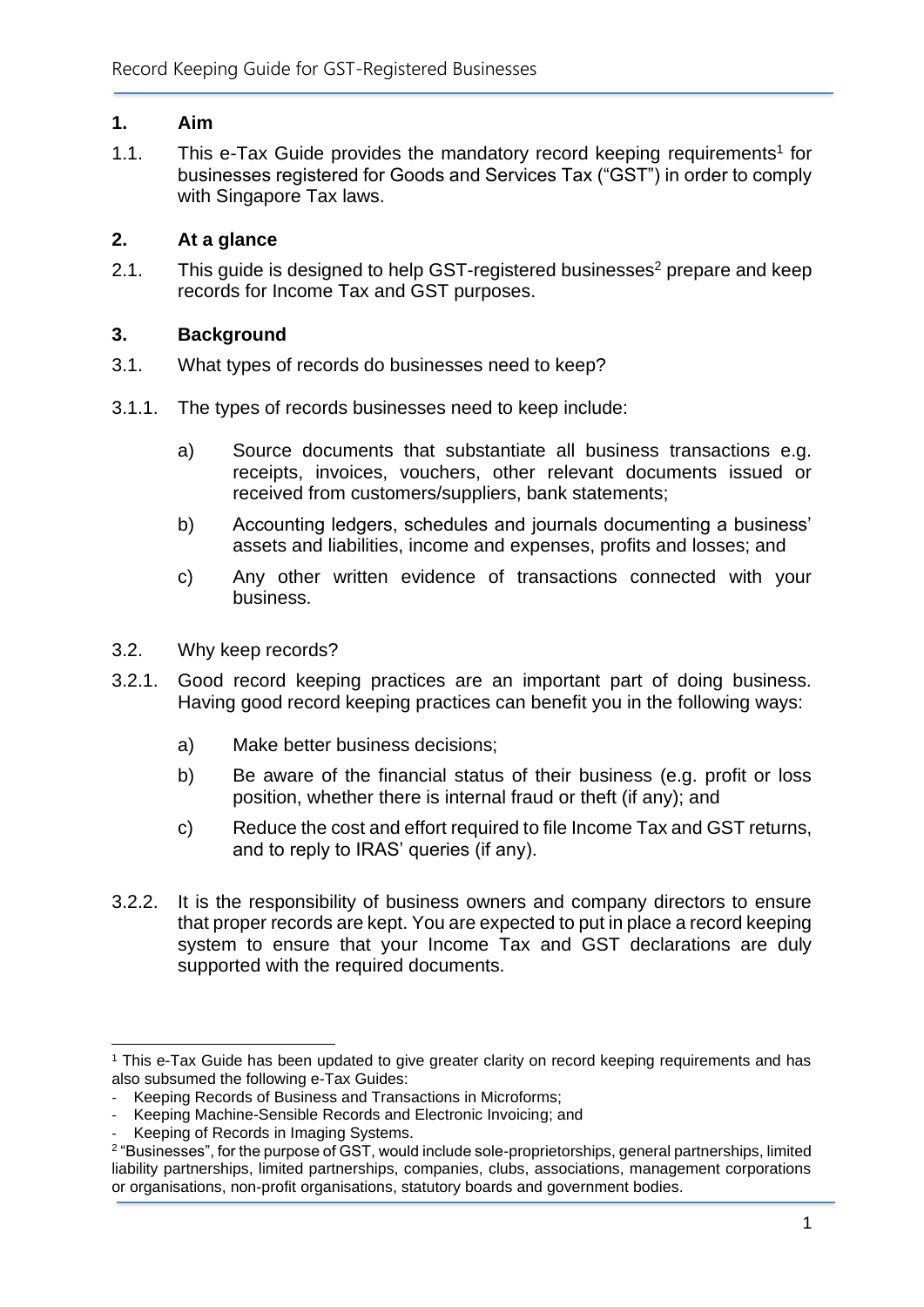#### 3.3. How to keep your records?

- 3.3.1. Manual Records
	- a) Manual record keeping is the recording of your business transactions in a physical form. Examples of manual records are record books, receipts and physical invoices. Business transactions must be supported by source documents such as invoices/receipts from your suppliers, and carbon/duplicate copies of invoices/receipts issued to your customers;
	- b) When you keep your records manually, you must make sure that you keep all your records in a legible and well-organised manner. For example, you should retain photocopies of receipts printed on thermal paper in case the originals fade over time.
- 3.3.2. Electronic Records
	- a) Records can be kept electronically using a computer and/or accounting software. This includes using Microsoft Office applications, off-the-shelf accounting software, customised accounting software and image systems<sup>3</sup>. Physical copies of source documents need not be kept to substantiate your business transactions for tax purposes if the source documents are kept electronically.
	- b) Businesses do not need to seek approval from IRAS to keep their records in an electronic format for tax purposes. However, businesses should ensure that proper internal controls are put in place to ensure the integrity, completeness, accuracy, availability and reliability of the electronic records, including all transactions executed electronically, where applicable<sup>4</sup>.
	- c) Advantages of keeping records electronically include:
		- i. Quick, efficient and accurate recording of your business transactions (including details such as customer particulars, payment details, and stock/inventory details);
		- ii. Getting timely updates on how your business is performing so that you can plan ahead and forecast your business needs;

<sup>&</sup>lt;sup>3</sup> Image system refers to any computer system that is capable of capturing, storing and retrieving images or generating image system. Imaged records are business records that are kept in an image system.

<sup>4</sup> To ensure proper storage of imaged business records, businesses may take reference from the criteria set out in the First Schedule of the Evidence (Computer Output) Regulations, i.e. criteria in relation to document capture, image storage and management, image output, computer applications, physical and environmental security, system and application security. A business may also wish to have part or all of its image system certified as an approved process under the First Schedule of the Evidence (Computer Output) Regulations, if this meets its business needs.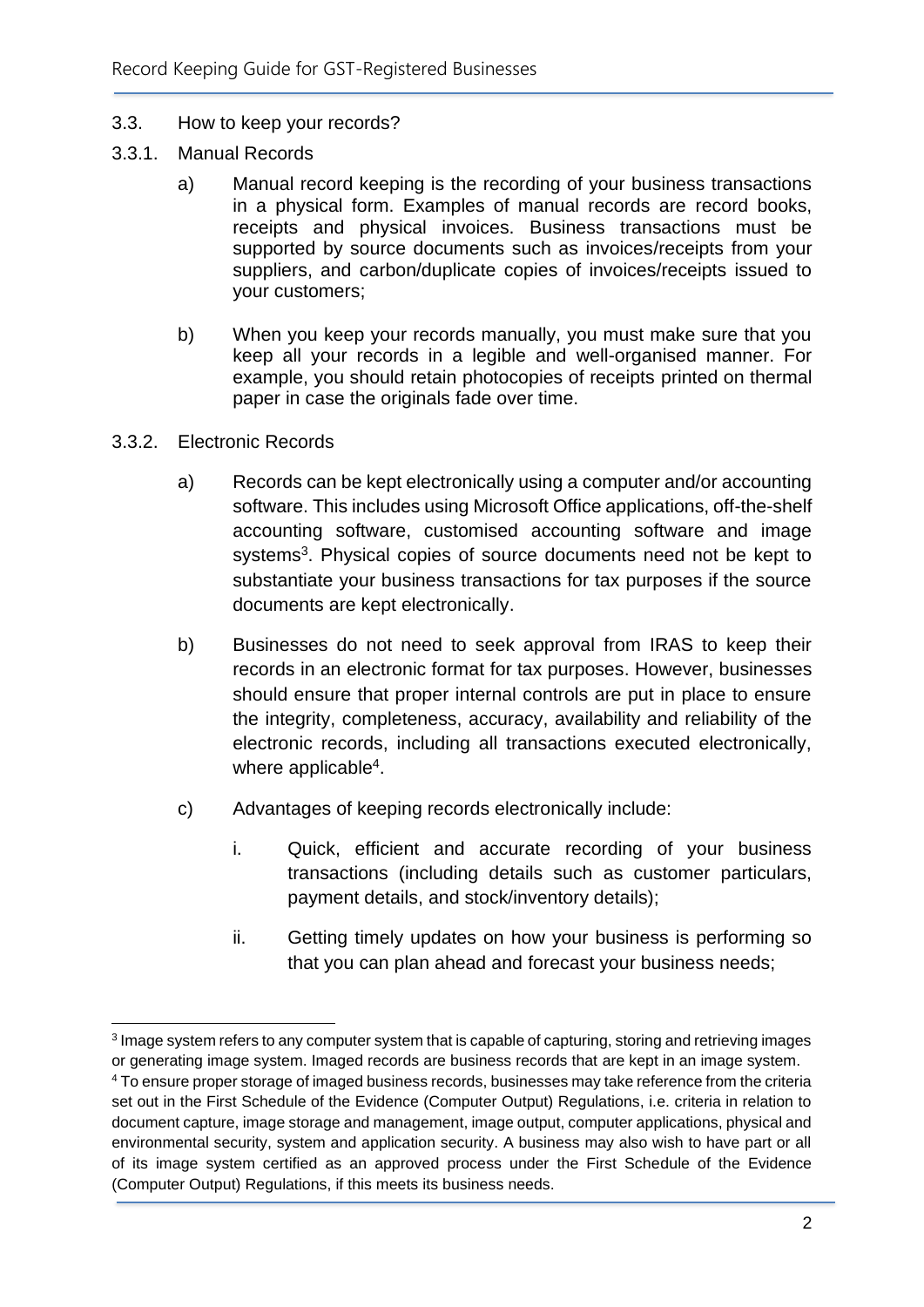- iii. Convenient keeping of invoices and ease of generating summaries and reports to fulfil your tax and other business reporting obligations;
- iv. Less storage space required as compared to manual records;
- v. Facilitating the backing up of records and allowing backup records to be kept in a safer place in the event of theft or natural disasters. Backing up your records will benefit your business. In the event that your business records are missing or destroyed, it is your responsibility to make use of other relevant documents to reproduce your records.
- 3.3.3. Accounting software is a helpful tool that may assist businesses to improve their record keeping practices and tax compliance. Businesses may refer to the Accounting Software Register ("ASR")<sup>5</sup> for a list of accounting software that is compliant with IRAS' technical requirements.
- 3.3.4. Manual Records versus Electronic Records
	- a) A manual record keeping system may be sufficient for businesses with small volumes of transactions. However, as your business expands and the number of transactions increases, a manual record keeping system may no longer be able to meet your needs. For instance, a retailer with many outlets would find an electronic record keeping system more useful in managing its business records;
	- b) Using an electronic record keeping system will incur lower manpower costs as you would not have to manually track each and every business transaction. For source documents (e.g. receipts, invoices, vouchers), you can keep them either in physical or electronic form.
- 3.3.5. Your business records must be kept up-to-date, and in such a manner that would enable IRAS to verify the figures you state in your Income Tax and GST returns.
- 3.3.6. In the absence of records, IRAS will refer to available sources to estimate your business performance. Expense claims and other claims (e.g. for capital allowance, GST input tax) may be disallowed in the event of insufficient records.
- 3.4. How long to keep your records?
- 3.4.1. Under the Income Tax Act and the GST Act, businesses liable to pay Income Tax and GST are required to keep their records for at least five years.
- 3.4.2. In addition to the above requirement under para 3.4.1, for tax purposes, companies and limited liability partnerships ("LLPs") are also required to retain

<sup>&</sup>lt;sup>5</sup> To see the list of accounting software, please refer to the IRAS website at www.iras.gov.sg (Businesses > IRAS Accounting Software Register)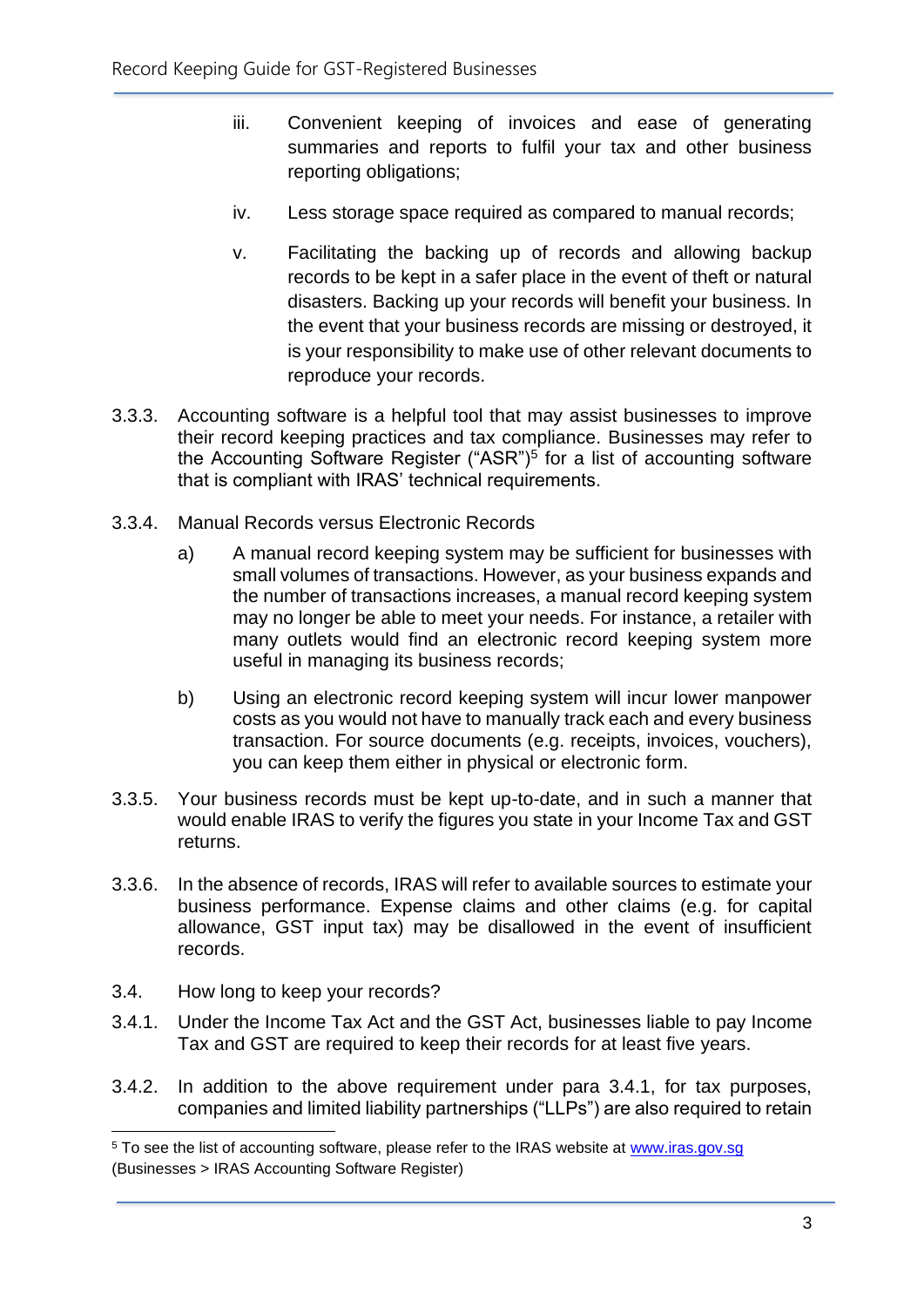records of the company and/or LLP for a period of at least 5 years after the date on which the company and/or LLP is struck off/dissolved/wound up $6$ . The responsibility of maintaining the records upon cessation of the business operations will rest with the person who was an officer<sup>7</sup> of the company/LLP immediately before the company/LLP was dissolved. In the case of a liquidation, the responsibility of maintaining the records will rest with the liquidator of the company/LLP.

- 3.4.3. Other than the record keeping requirements for Income Tax and GST purposes, businesses may also be required to maintain their records to meet their statutory requirements under the relevant pieces of legislation (e.g. Companies' Act). Businesses are encouraged to ensure their compliance with those requirements.
- 3.5. Implications of non-compliance
- 3.5.1. It is important to follow the requirements set out in this e-Tax Guide. Failure to comply may constitute an offence under Section 67 of the Income Tax Act (read with Section 94 of the Income Tax Act) and/or under Section 46(6) of the GST Act, which could result in:
	- a) IRAS exercising its best judgement to estimate revenue earned;
	- b) Expense claims, capital allowances or GST input tax claims being disallowed; and/or
	- c) Penalties being imposed.

Under the Income Tax Act, a maximum fine of \$1,000 may be imposed (in default of payment, a jail term of up to six months may be imposed).

Under the GST Act, a maximum fine of \$5,000 and/or a jail term of up to six months may be imposed. In the case of a subsequent conviction, offenders may be fined a maximum of \$10,000 and/or jailed for a maximum of three years.

- Any director or secretary of the company or a person employed in an executive capacity by the company
- Any manager of the LLP
- A receiver and manager of any part of the undertaking of the company/LLP appointed under a power contained in any instrument: and
- Any liquidator of a company/LLP appointed in a voluntary winding up

<sup>6</sup> Please refer to the Companies' Act (Sections 4, 320 and 344H) and Limited Liability Partnership Act (LLP Act) (Sections 4, 38H and Section 67 of the Fifth Schedule) for the enhanced record-keeping requirements and the definition of companies and LLPs affected by these enhanced record keeping requirements.

 $7$  Generally, an officer in relation to a company and/or LLP includes (non-exhaustive, please refer to the Companies' Act and/or LLP Act for the most complete definition):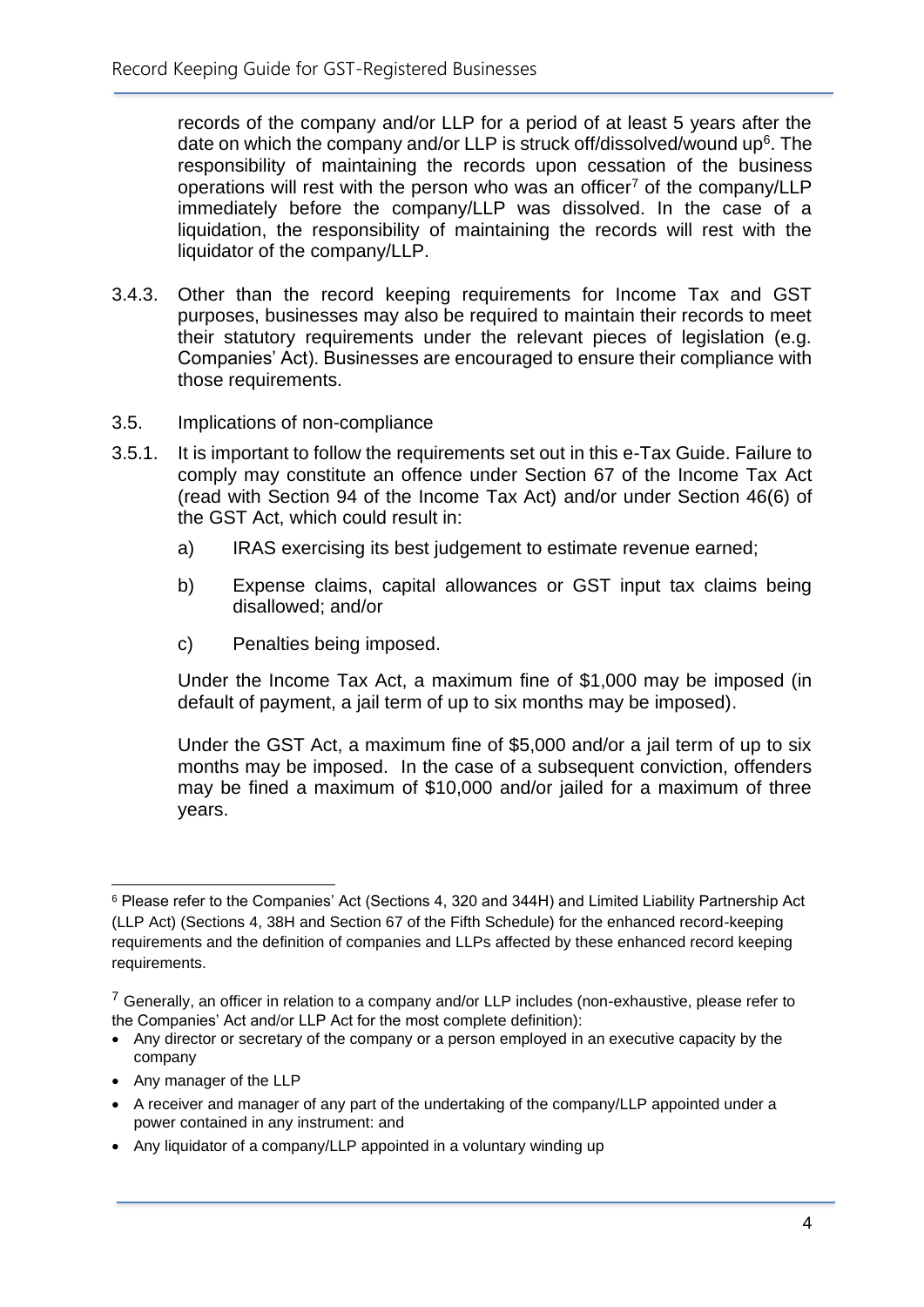#### <span id="page-7-0"></span>**4. Record Keeping Requirements**

- 4.1. Income Records
- 4.1.1. Businesses **must** retain records (including source documents) for and be able to explain ALL transactions relating to their income. The records required include:
	- a) Sales invoices/tax invoices/customer accounting tax invoices/simplified tax invoices<sup>8</sup> issued, serially-numbered receipts/vouchers issued or cash register tapes as proof of all income transactions;
	- b) Rental agreements signed by both landlord and tenant as proof of rental income;
	- c) Books where stock/inventory taken for private consumption is recorded;
	- d) Credit notes for returned goods;
	- e) Export documents as specified in the GST e-Tax Guide, "A Guide on Exports" e.g. delivery orders, bills of lading, air waybills, export permits;
	- f) Evidence that payments have been received (e.g. bank statements); and
	- g) Contracts/agreements signed with customers.
- 4.1.2. If sales receipts are used to pay for your business expenses or purchases, you **must** record the sales receipts used and include them as sales, including personal drawings made from your business' cash collection. Please note that sales are to be reported in your Income Tax returns as "revenue". Please refer to [Appendix 2](#page-22-0) for a sample of a "Revenue Record".
- 4.2. Business Expense Records
- 4.2.1. Businesses **must** retain records (including source documents) for and be able to explain ALL transactions relating to their business expenses. The records required include:
	- a) Sales invoices, tax invoices, customer accounting tax invoices, simplified tax invoices or receipts received as proof of all business expenses;
	- b) Payment vouchers for payments made for services received<sup>9</sup> and the relevant contracts/agreements signed with the service providers;
	- c) Payment vouchers for staff remuneration;
	- d) Evidence of CPF contributions made by employer;

<sup>&</sup>lt;sup>8</sup> If the total amount stated in the tax invoice plus GST do not exceed \$1,000, you can issue a simplified tax invoice.

<sup>&</sup>lt;sup>9</sup> With acknowledgement of receipt by the recipient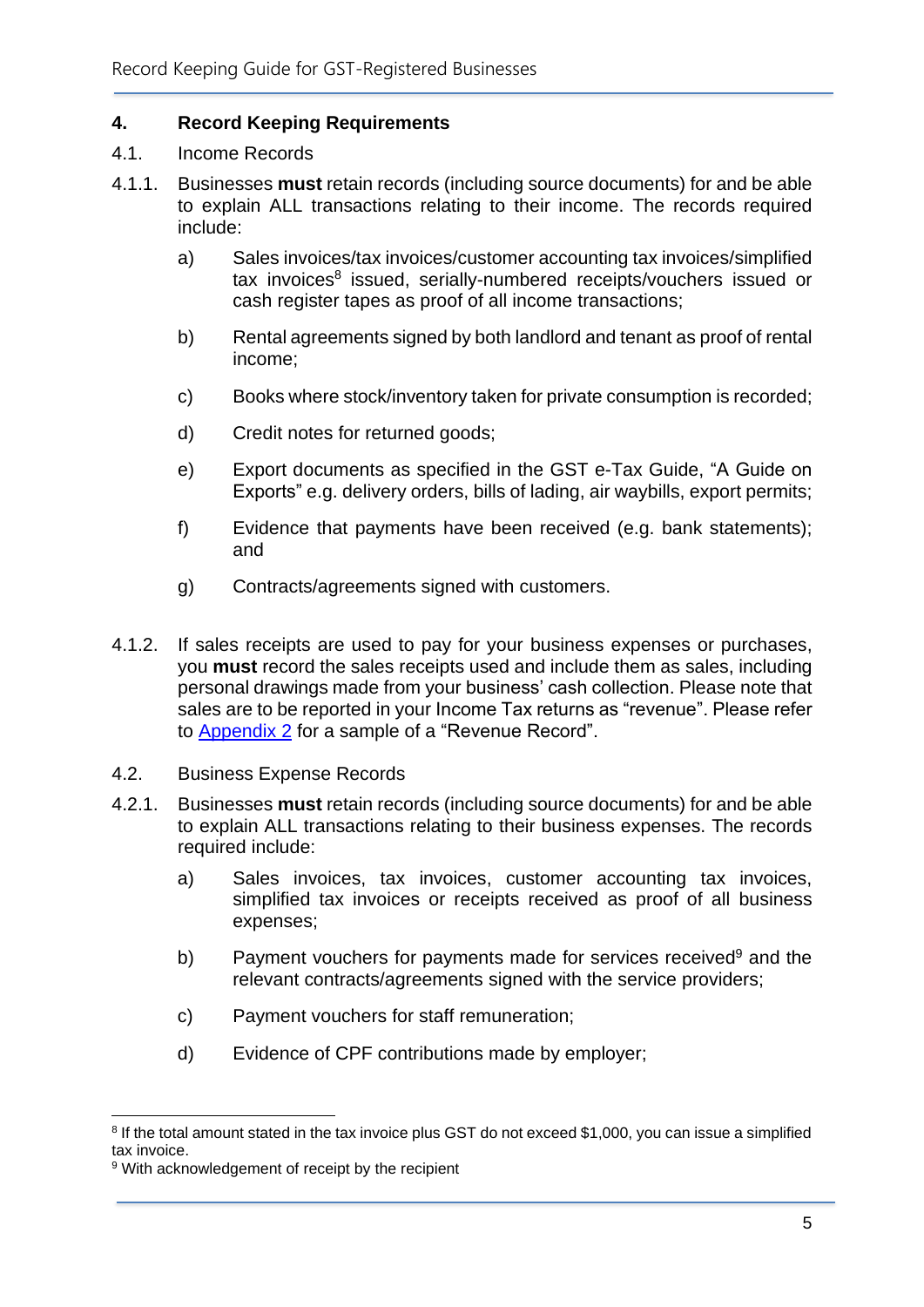- e) Rental agreements signed by both landlord and tenant as proof of rental expenses;
- f) Evidence that payments have been made (e.g. bank statements); and
- g) Minutes of Annual General Meeting ("AGM")/Extraordinary General Meeting ("EGM") reflecting the approval of directors' fees.
- 4.3. Purchase Records
- 4.3.1. Businesses **must** retain records (including source documents) for and be able to explain ALL transactions relating to their purchases. The records required include:
	- a) Sales invoices, tax invoices, customer accounting tax invoices, simplified tax invoices, receipts or credit notes received from suppliers, and debit notes issued to suppliers as proof of all purchase transactions;
	- b) Import documents e.g. bills of lading, air waybills, import permits, subsidiary import certificates, inward summary reports from Air Express Companies ("AEC");
	- c) Evidence that payments have been made (e.g. bank statements); and
	- d) Contracts/agreements signed with suppliers.
- 4.3.2. Record your purchases on a daily basis please refer to [Appendix 3](#page-22-0) for a sample of a "Purchase Record".
- 4.4. Other Records
- 4.4.1. Businesses **must** retain records (including source documents) for and be able to explain all other business transactions which affect the amount of chargeable or claimable GST. These include transactions relating to:
	- a) Stock/inventory which are put to non-business use;
	- b) Disposal of stock/inventory, regardless whether consideration was received;
	- c) Removal of stock/inventory from warehouses licensed by the Singapore Customs for storing imported goods with suspended GST.
- 4.4.2. Businesses **must** also retain records of the steps taken to ascertain whether the supply made to you or by you was part of a Missing Trader Fraud arrangement, including:
	- (a) the risks assessed;
	- (b) the due diligence checks performed, including any checks designed to address the specific risks; and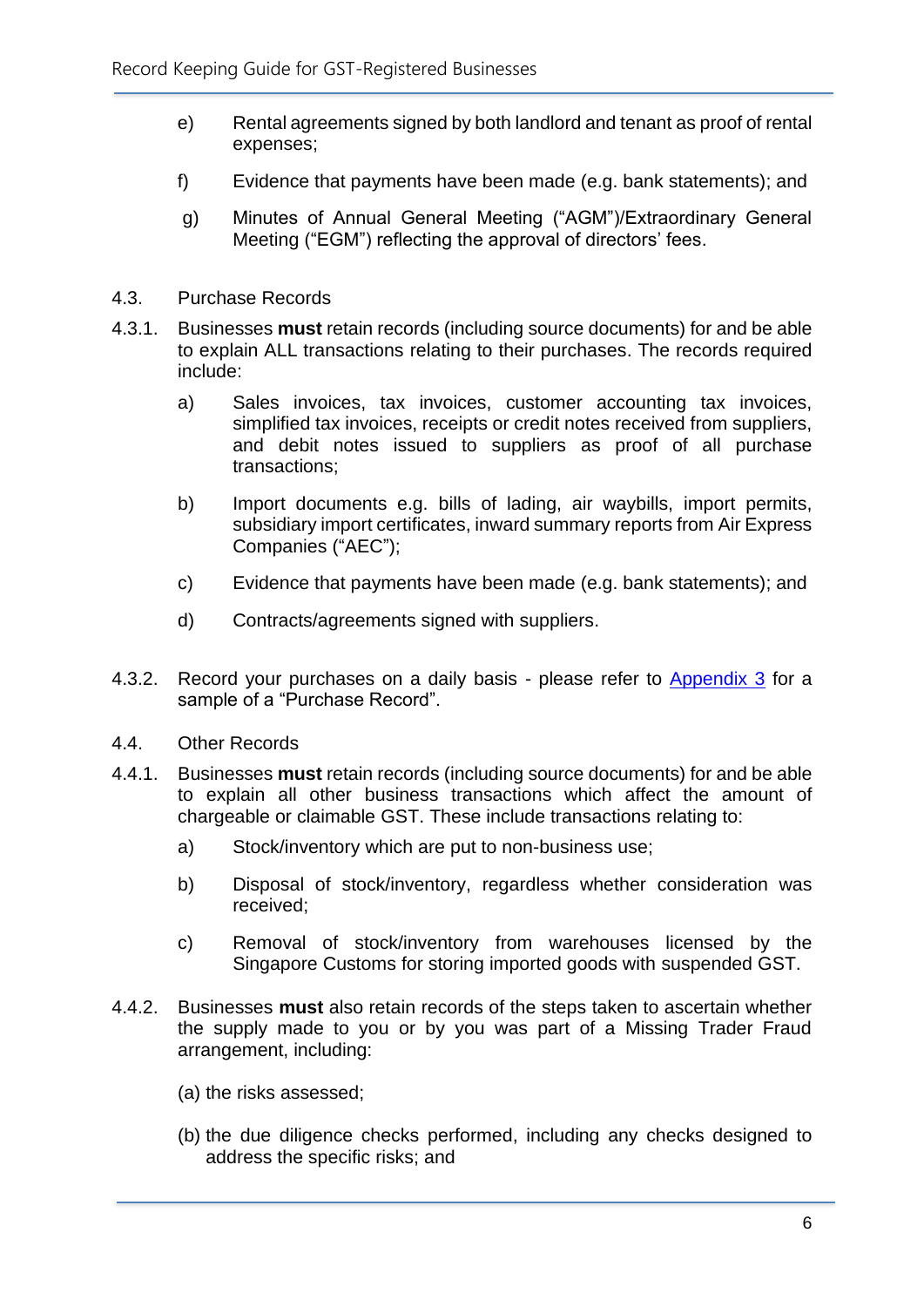(c) the actions taken by you in response to the results from the checks

- 4.4.3. For more information on the record keeping requirements for specific industries and GST schemes, you may refer to IRAS website at [www.iras.gov.sg](http://www.iras.gov.sg/) (GST > For GST-registered businesses > Charge & Claim GST > Essential GST information for business sectors and GST > For GSTregistered businesses > Others > GST Schemes).
- 4.5. Accounting Records and Schedules
- 4.5.1. Businesses **must** keep accounting records and schedules which summarise their business transactions in a systematic order. These include:
	- a) Stock/inventory lists as proof of stock/inventory on hand at the end of each accounting period;
	- b) Sales listings as proof of income transactions;
	- c) Purchase listings as proof of purchase transactions;
	- d) General ledgers to record assets and liabilities as well as income and expenses;
	- e) GST account summaries of the total input tax and output tax relating to each accounting period;
	- f) Detailed schedules of public transport expenses, overseas travelling expenses and entertainment expenses; and
	- g) Fixed asset schedules.
- 4.5.2. Accounting records and schedules for a financial year can be used to prepare a business' Profit and Loss Statement and Balance Sheet – please refer to [Appendix 1A](#page-22-0) for a sample of a "Profit and Loss Statement" and [Appendix 1B](#page-22-0) for a sample of a "Balance Sheet".
- 4.5.3. IRAS has also published record keeping guidelines and templates for businesses (sole-proprietors/self-employed) in selected industries<sup>10</sup> to aid in their record keeping.
- 4.5.4. Businesses **must** keep the source documents (e.g. receipts, tax invoices, vouchers, other relevant documents) that explain how these accounting records and schedules were derived, should IRAS request for an explanation. Failure to keep source documents may result in IRAS exercising its best judgement to estimate revenue earned, disallowing claims for expenses, capital allowances and GST input tax, and imposing penalties.

<sup>&</sup>lt;sup>10</sup> To see the list of selected industries, please refer to the IRAS website at www.iras.gov.sg (For soleproprietors / self-employed > Essential Information for your Business Sector).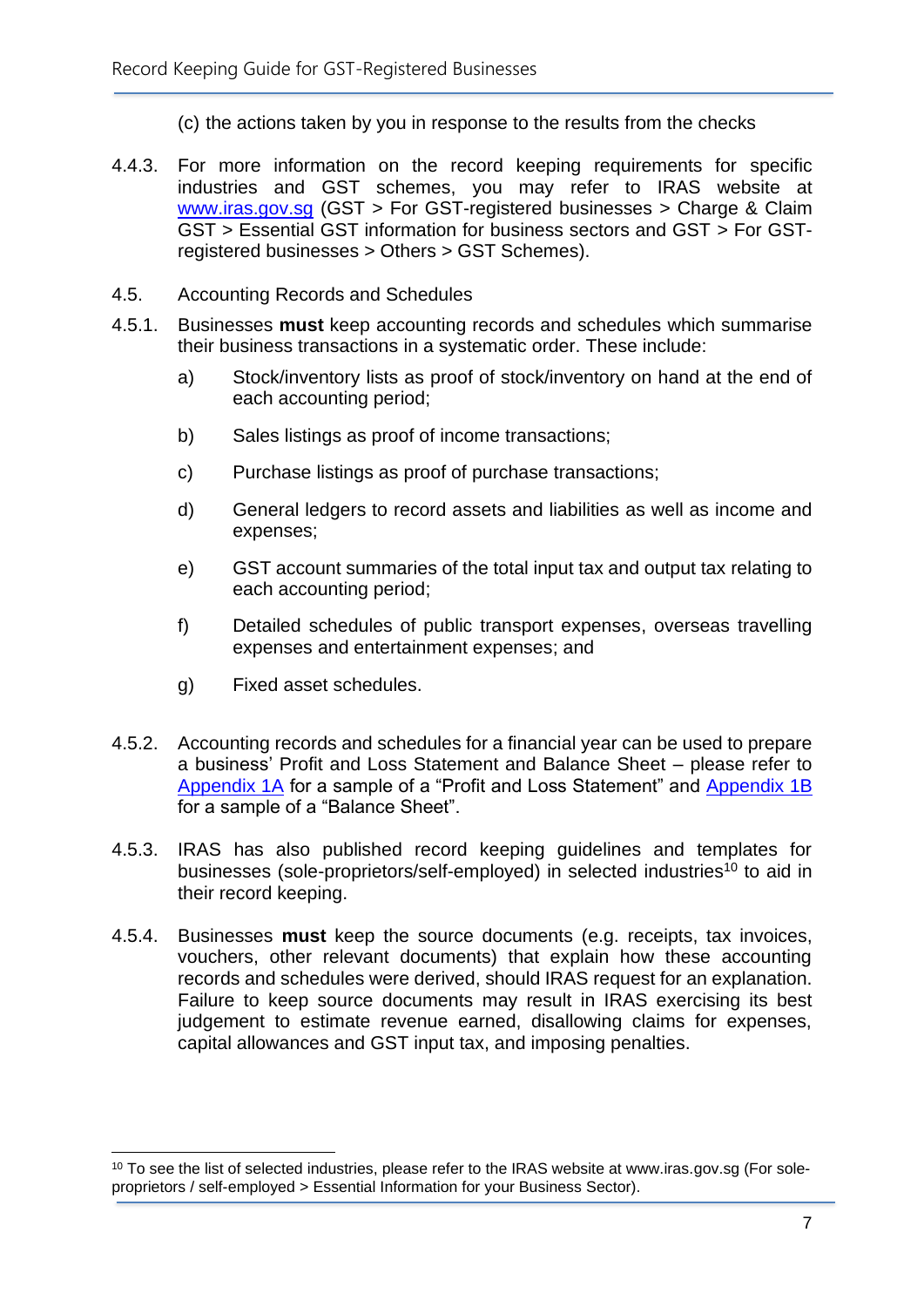- 4.6. File Format for Tax Audit Purposes
- 4.6.1. Upon request by IRAS, business should have the facilities to produce their records in the file formats specified below:
	- a) File Format Options (for data listings)
		- i. Microsoft Excel spreadsheet; or
		- ii. Microsoft Access file; or
		- iii. IRAS Audit File ("IAF")<sup>11</sup>;
	- b) File Format Options (for non-data listings)
		- i. Microsoft Word document; or
		- ii. Adobe Acrobat document.

#### <span id="page-10-0"></span>**5. Details on different types of records**

- 5.1. Sales Invoices/Tax Invoices/Customer Accounting Tax Invoices/Simplified Tax Invoices
- 5.1.1. As a GST-registered business, you must issue tax invoices as required under the GST legislation, instead of sales invoices unless you fall within the scenarios in Paragraphs 5.1.2, 5.1.3 and 5.1.4. Please refer to [Appendix 4A](#page-22-0) for a sample of a "Tax Invoice". A tax invoice must include the following details:
	- a) The words "tax invoice" in a prominent place;
	- b) An identifying number (e.g. invoice number);
	- c) Date of issue of the invoice;
	- d) Your business name, address and GST registration number;
	- e) Your customer's name and address;
	- f) A description sufficient to identify the goods or services supplied and the type of supply;
	- g) For each description of goods or services supplied, the quantity of goods or the extent of services, and the amount payable, excluding GST;
	- h) Any cash discount offered;
	- i) The total amount payable (excluding GST), the GST rate and the total amount of GST chargeable (shown as a separate amount);
	- j) The total amount payable (including the total amount of GST chargeable); and

<sup>11</sup> IAF is a standard electronic file which captures accounting information commonly requested from businesses during an audit by IRAS – this file can be generated by accounting software listed in IRAS' Accounting Software Register.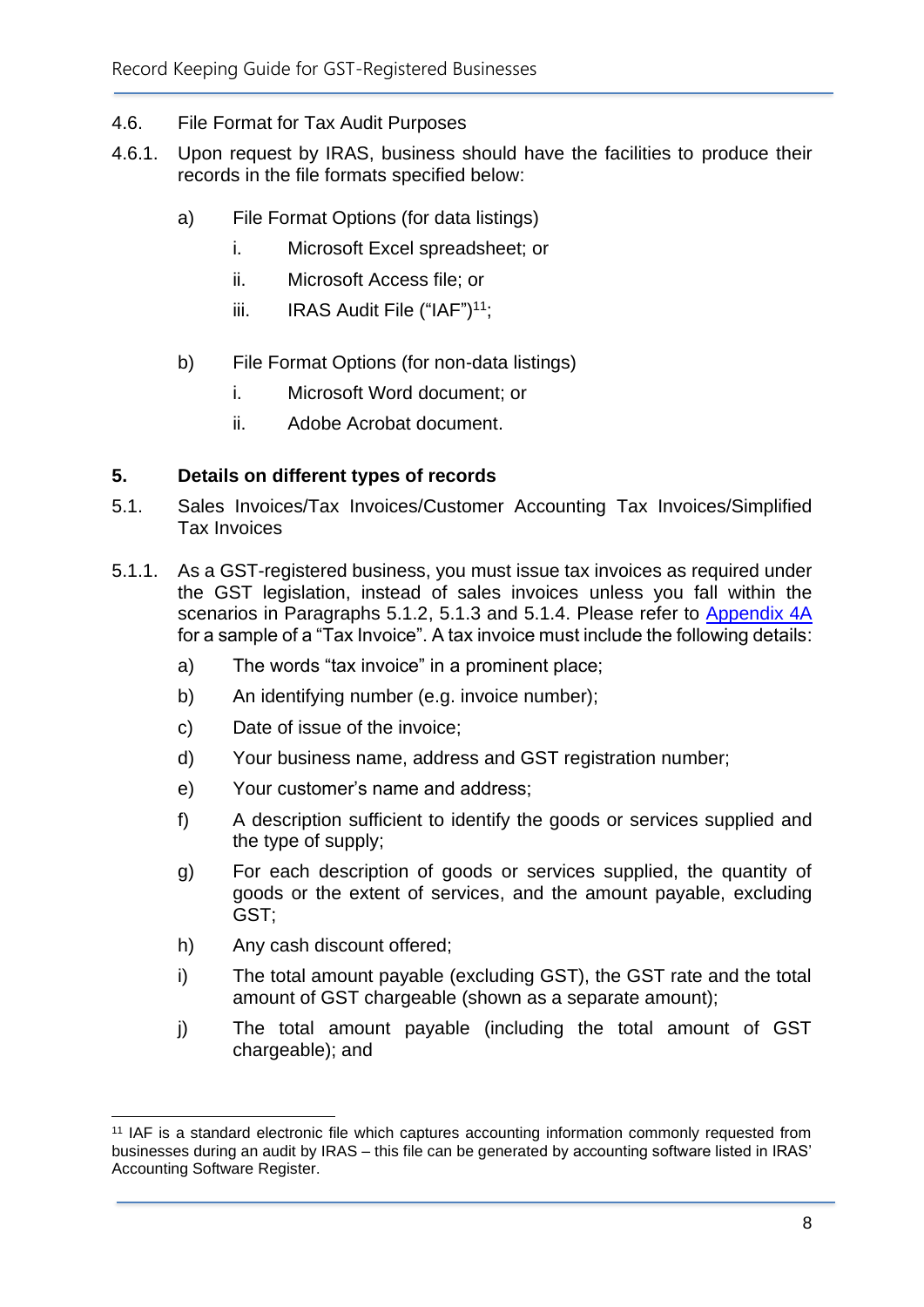- k) A breakdown of exempt, zero-rated or other supplies, stating separately the gross total amount payable in respect of each type of supply.
- 5.1.2. If you make local sales of mobile phones, memory cards or off-the-shelf software ('prescribed goods') exceeding \$10,000 in value (i.e. a relevant supply) to a GST registered customer for his business purpose, you must issue a customer tax invoice instead. For information on customer accounting tax invoices, please refer to the GST e-Tax Guide 'GST: Customer Accounting for Prescribed Goods'<sup>12</sup>.
- 5.1.3. For zero-rated supplies, you may choose to issue a sales invoice or a tax invoice. If you choose to issue a sales invoice, it should include the following information:
	- a) An identifying number (e.g. invoice number);
	- b) Date of issue of the invoice;
	- c) Your business name, address and GST registration number;
	- d) Your customer's name and address;
	- e) A description sufficient to identify the goods or services supplied;
	- f) For each description of goods or services supplied, details on the quantity of goods or the extent of services, and the amount payable;
	- g) Any cash discount offered; and
	- h) The gross total amount payable.
- 5.1.4. If the value of your supply, including GST, is \$1,000 or less, you may issue a simplified tax invoice containing the following information:
	- a) An identifying number (e.g. invoice number);
	- b) Date of issue of the invoice;
	- c) Your business name, address and GST registration number;
	- d) A description sufficient to identify the goods or services supplied;
	- e) The total amount payable (including the total amount of GST chargeable); and
	- f) The words "Price Payable includes GST".

Please refer to [Appendix 4B](#page-22-0) for a sample of a "Simplified Tax Invoice". However, simplified tax invoices should not be issued for zero-rated or exempt supplies. You should issue either a sales invoice or tax invoice for these supplies.

5.1.5. You may design and print your own invoices or buy pre-printed invoices.

<sup>12</sup> [www.iras.gov.sg](http://www.iras.gov.sg/) (e-Tax Guides > GST: Customer Accounting for Prescribed Goods)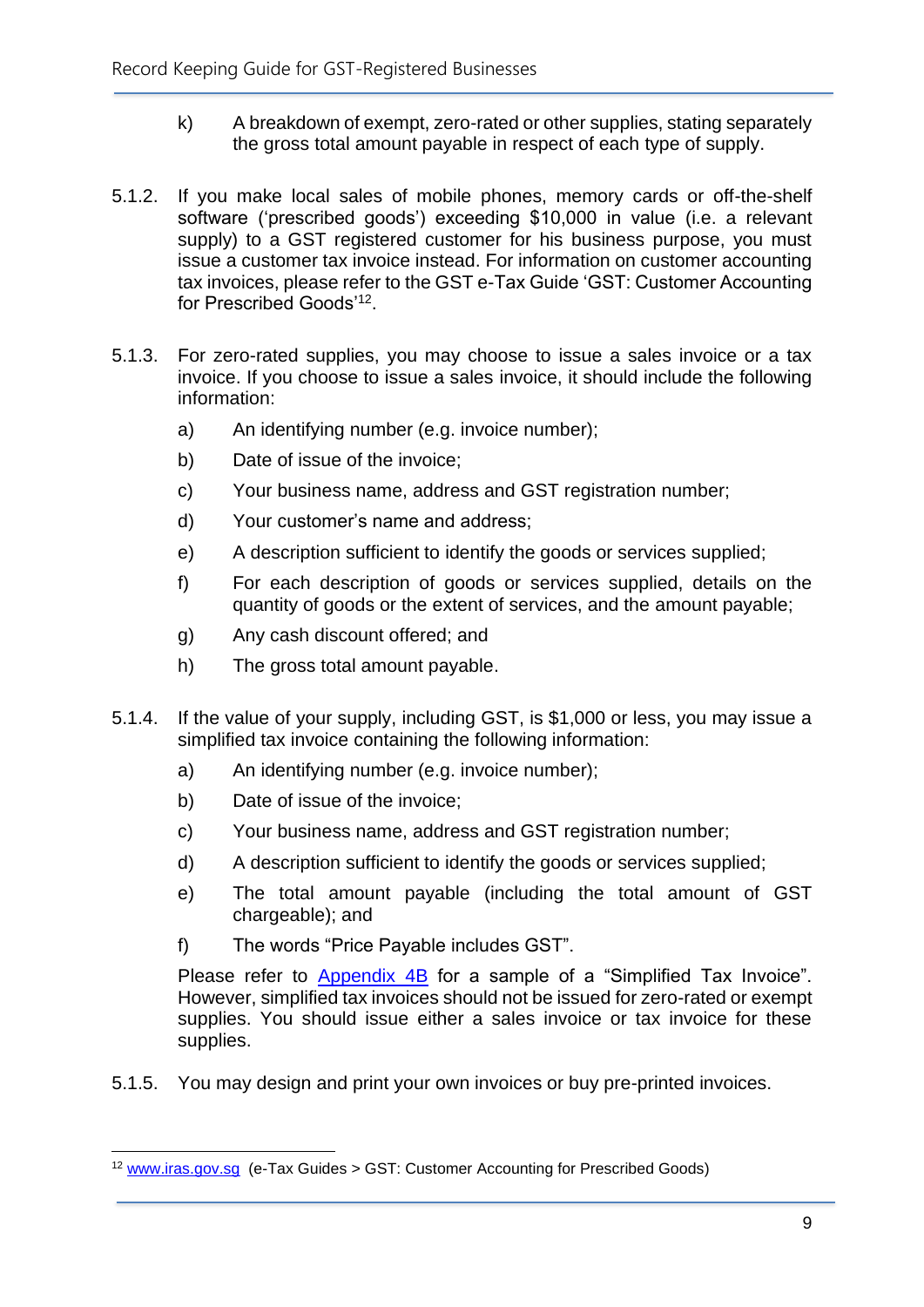- 5.1.6. If you wish to issue electronic tax invoices, you are required to comply with the following:
	- a) Establish internal controls to ensure that electronic tax invoices issued and transmitted to customers are complete and accurate;
	- b) Ensure that the electronic tax invoices issued and transmitted to customers contain all the details required under Regulation 11 or Regulation 13 of the Goods & Services Tax (General) Regulations, where applicable;
	- c) Establish internal controls to ensure that electronic tax invoices cannot be manipulated before and during transmission;
	- d) Establish internal controls to ensure that all output tax relating to these electronic transmissions will be fully accounted to IRAS in your GST returns;
	- e) Do not issue tax invoices in paper form to customers that you have already issued electronic tax invoices. In the event that you need to issue tax invoices in paper form, you must take the necessary measures to prevent double claiming of input tax by your customers (e.g. invalidate either the paper form or electronic form of the tax invoices issued); and
	- f) Print and keep a hard copy of the electronic tax invoices issued if you do not store the tax invoices in electronic media.
- 5.1.7 If your customer pays in cash and not by cheque, you must show clearly in the tax invoice that payment has been received and the date of receipt of the payment.
- 5.1.8 Tax invoices must be issued within 30 days from the time of supply. You need not issue tax invoices for supplies to customers that are not GST-registered. In practice, this could mean issuing tax invoices to all customers, as you would usually not know whether a customer is GST-registered. You do not have to check that a customer is GST-registered before issuing a tax invoice.
- 5.1.9 If you issue a tax invoice in a foreign currency, the following items in the tax invoice must be converted to Singapore dollar at the selling rate of exchange prevailing in Singapore at the time of supply:
	- a) The total amount payable (excluding GST);
	- b) The total amount of GST chargeable; and
	- c) The total amount payable (including the total amount of GST chargeable).

Please refer to GST e-Tax Guide, "Exchange Rates for GST Purpose" for the approved exchange rates to be used.

5.1.10 When a tax invoice contains several line items of standard-rated supplies, the total amount of GST chargeable in your tax invoice may be computed based on: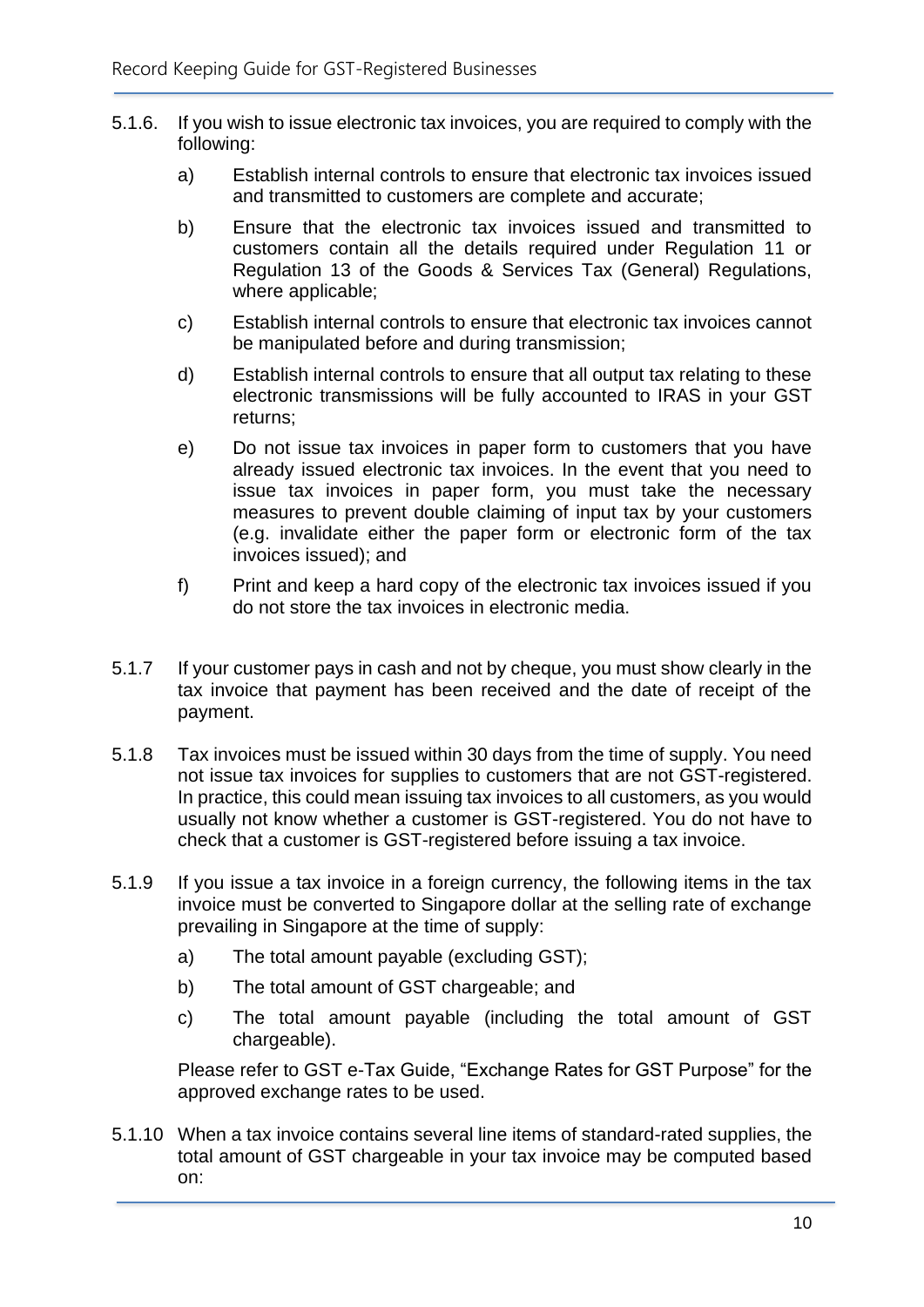- a) Summing up the GST amount for each line item; or
- b) Multiplying the total amount payable (excluding GST) for all line items by 7%.

The total amount of GST chargeable computed may differ due to the method used. Both methods are acceptable so long as the chosen method is applied consistently.

- 5.1.11 The total amount of GST chargeable on all goods and services supplied shown in a tax invoice may be rounded off to the nearest whole cent (i.e. two decimal places). With the discontinuation of the issuing of one cent coins, some businesses may round their bills off to the nearest five cents to facilitate cash payment by their customers. Whether a bill should be rounded up or rounded down to the nearest five cents is a business decision.
- 5.1.12 There are instances where your customer may request you to enter invoicing details into their platform, henceforth referred to as the customer's electronic system ("CES")<sup>13</sup> in lieu of receiving tax invoices<sup>14</sup> generated by you. In such instances, for both you and your customer to rely on the invoicing details in the CES for GST reporting purposes, the following conditions are to be met.
	- a) Both you and your customer must agree in writing that the invoicing details captured in the CES will serve as the invoice details to be used for both party's GST reporting purposes and no separate tax invoices will be issued to your customer. This means that:
		- i) the issuance date of the tax invoice will be the invoice date provided as part of the invoice details in the CES.
		- ii) the value of the supplies and output tax to be accounted by you, and the value of the taxable purchases and input tax to be claimed by your customer should be based on the Singapore dollar equivalent of the amounts in the CES.
	- b) There are proper controls and measures in place to ensure that only authorised personnel can access the CES. For example, you are given a unique authentication access to the CES and only your authorised personnel are given access to the CES to submit the invoicing details.
	- c) There are security measures and safeguards put in place to ensure that the invoicing details cannot be manipulated during transmission. There should also be internal controls established to ensure that the invoicing details transmitted are complete and accurate.

<sup>&</sup>lt;sup>13</sup> There should only be a single source of invoice data for GST reporting purposes. As such, you and your customer must come to an agreement on the specific source of data to use for GST reporting purpose. In instances where you continue to generate tax invoices for uploading into your customer's CES, in lieu of entering invoicing details in the CES, both you and your customer should rely on the invoices generated by you for GST reporting purposes.

<sup>&</sup>lt;sup>14</sup> The use of the CES is applicable for sales invoices, simplified tax invoices and customer accounting tax invoices as well.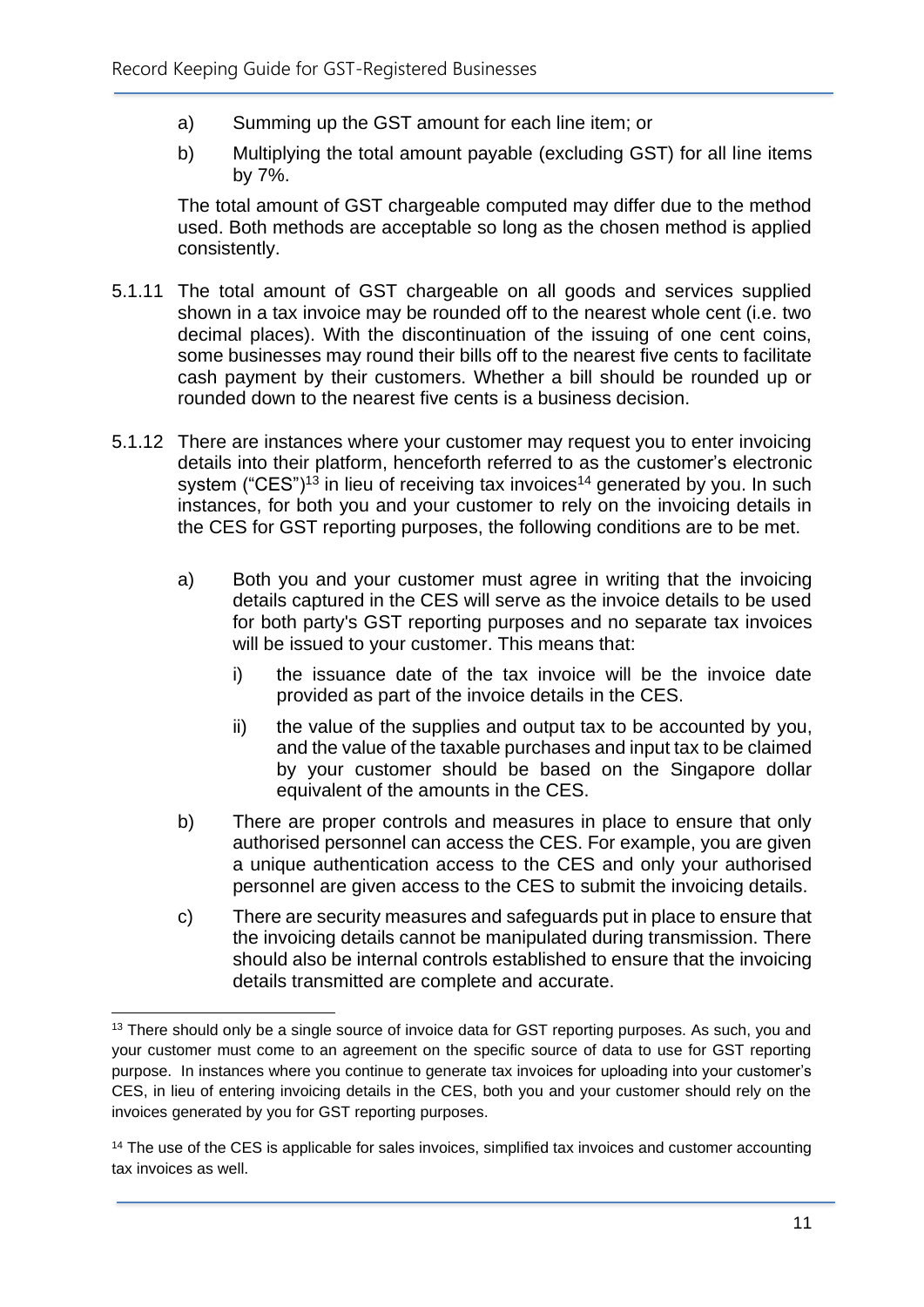- d) The CES must capture and store invoicing details that comply with all the requirements of Regulation 11 or Regulation 13 of the Goods & Services Tax (General) Regulations. Prior approval must be obtained from the Comptroller of GST for any deviation.
- e) The invoicing details captured in the CES are available in human readable format and can be extracted or printed for verification and record keeping purposes. The invoicing details must also be provided to the Comptroller of GST for verification when required.
- f) If an internal invoice is generated for your accounting and record keeping purposes, it must agree to the data captured in CES (such as the invoice number, date of invoice, the value of supply and GST amount denominated in Singapore Dollars equivalent if the invoice is denominated in foreign currency).
- g) You will notify your customer immediately if:

(i) your GST registration status is cancelled; or

(ii) you are issued with a new GST registration number.

- h) If there are errors noted in the invoicing details, both you and your customer must follow up with each other immediately to perform any adjustments.
- i) You and your customer must maintain a master list of customers/suppliers and invoices issued under the CES or be able to generate such a list for purposes of creating audit trails and responding to IRAS' requests for information during audits.
- 5.1.13 If you outsource the function of issuing/receiving of tax invoices to a third party, you are still legally obliged to comply with all the requirements with regard to the contents, storage and generation of the invoices issued/received. For example, if you agree with your customer/supplier to use the CES in lieu of invoices generated/received by you, you will need to consider the implications of the requirements on your outsourcing arrangement and discuss with the outsourcing third party to ensure that they form part of your outsourcing agreement.
- 5.2 Receipts
- 5.2.1 You may choose to issue a receipt instead of a tax invoice to your non-GST registered customer. Receipts can be used as proof of your income transactions and must be serially numbered, with duplicate copies to be retained.
- 5.2.2 Since Jul 2003, businesses are no longer required to seek approval from IRAS not to issue receipts for tax purposes. Businesses must however ensure complete and accurate recording of income transactions even if they decide not to issue receipts. There must be a well-documented audit trail to show that all income transactions are correctly recorded and declared for tax purposes. Practices such as using a cash register or accounting software should be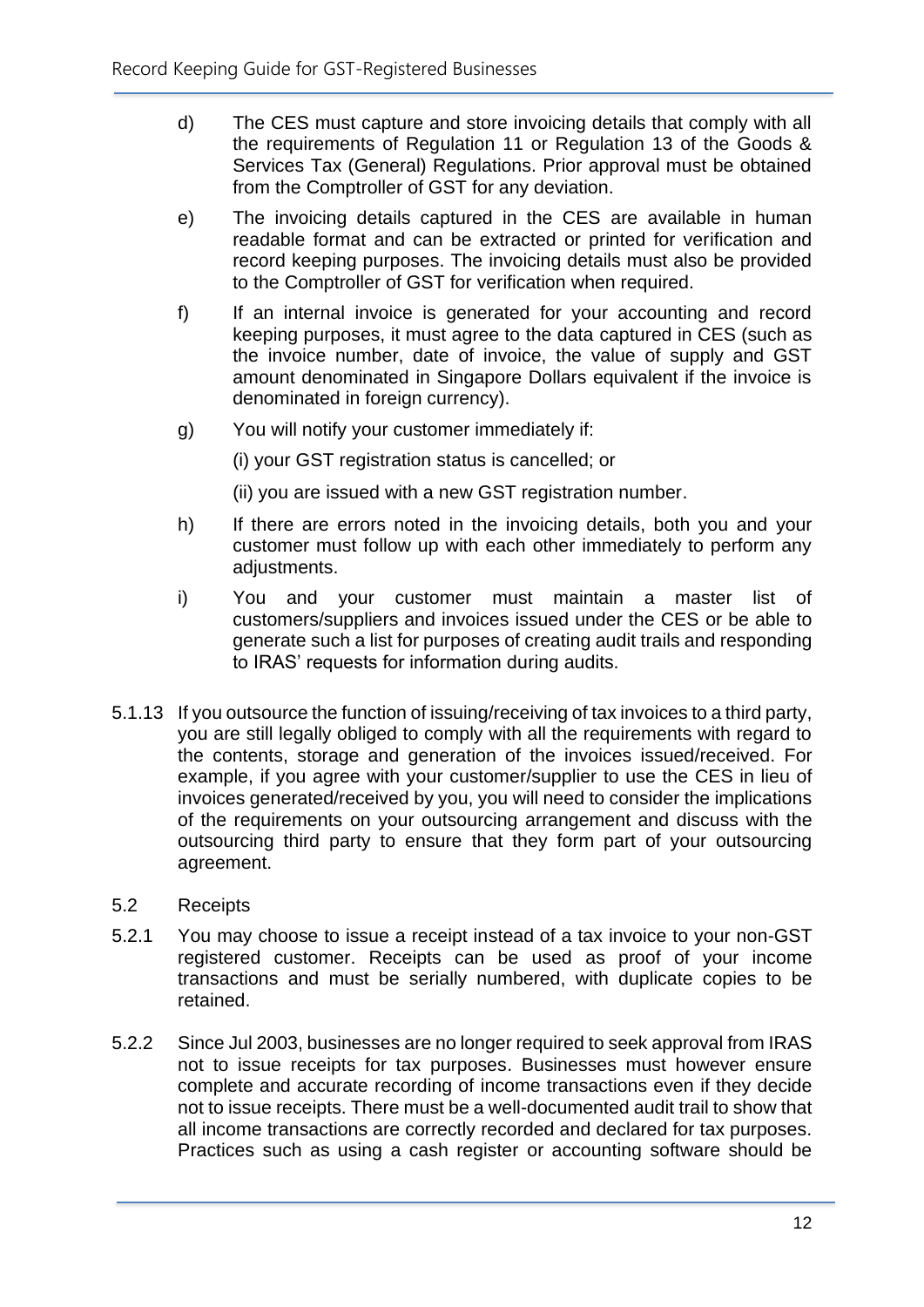maintained to help ensure the proper recording of all income transactions. It should be noted that:

- a) You must still issue receipts to customers (if requested); and
- b) GST-registered businesses must continue to issue tax invoices as required under the GST legislation, as the waiver of issuance of receipts is not the same as the waiver of issuance of tax invoices.
- 5.2.3 When making purchases for business purposes, you should ask for a receipt regardless of the payment mode (e.g. cash or cheque) and amount. Receipts serve as proof of payments made.
- 5.2.4 The details that should be shown in a receipt include:
	- a) Date of issue of the receipt;
	- b) Your business name and GST registration number;
	- c) The total amount payable (including the total amount of GST chargeable); and
	- d) The words "Price Payable includes GST".

A receipt from a cash register would generally suffice, but it may not always provide the description of the goods or services supplied. A description of the goods or services supplied should be made on the receipt where there is no such description.

- 5.3 Cash Register Tapes
- 5.3.1 A cash register with an internal tape can be used to record all cash sales. When using a cash register, you must ensure that all cash sales are recorded in the cash register and that the internal tape is retained as a source document. As a good practice, you should record the total amount of cash receipts manually or electronically at the end of each day.
- 5.4 Books to Record Stock/Inventory Taken for Private Consumption
- 5.4.1 If you take stock/inventory from your business for your own private consumption, the sales price of the stock/inventory taken should be added to your sales. The corresponding GST is to be deemed and accounted for as output tax if input tax had been claimed previously.
- 5.5 Credit Notes
- 5.5.1 Credit notes are issued to customers for goods which have been sold but later returned, or to give credits to the customers. Transactions such as return of goods due to e.g. incorrect quantity, defective or damaged goods, or incorrect invoicing; or partial/full waiver of charges before the delivery of goods need to be recorded because they reduce the sales figures.
- 5.5.2 A credit note must show clearly:
	- a) An identifying number (e.g. credit note number);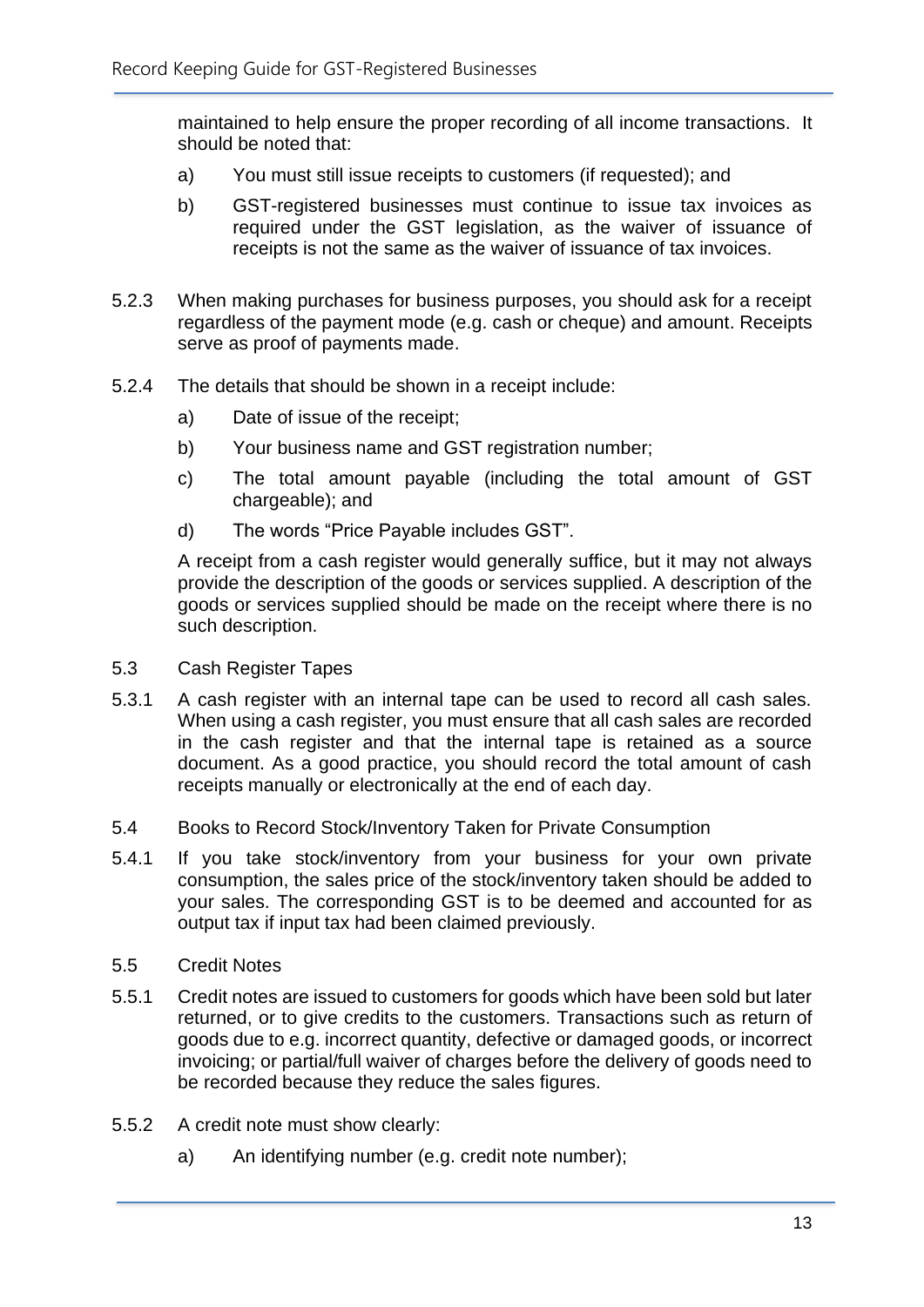- b) Date of issue of the credit note;
- c) Your business name, address and GST registration number;
- d) Your customer's name and address;
- e) The identifying number and date of issue of the original tax invoice;
- f) A description sufficient to identify the goods or services for which credit is given;
- g) Reason for the credit given e.g. "returned goods";
- h) Quantity and amount credited for each item;
- i) Total amount credited, excluding GST;
- j) Rate of GST and amount of GST credited; and
- k) Total amount credited, including GST.

Please refer to [Appendix 5](#page-22-0) for a sample of a "Credit Note".

- 5.5.3 In your credit note, you can choose not to adjust the GST amount charged in the original invoice if the following conditions are satisfied:
	- a) Both the supplier and the customer have agreed in writing<sup>15</sup> not to adjust the original GST amount;
	- b) The customer is GST-registered and is fully taxable (i.e. the customer does not make any exempt supplies); and
	- c) The credit note<sup>16</sup> should contain the statement, "This is not a credit note for GST purposes".
- 5.5.4 For credit notes issued in respect of customer accounting supplies, the e-Tax Guide GST: Customer Accounting for Prescribed Goods explains how the adjustments should be made.
- 5.6 Documents Relating to Imports and Exports
- 5.6.1 If your business involves the import and export of goods, you are required to keep the import and export permits, subsidiary import certificates and subsidiary export certificates, notes of shipment, parcel despatch notes, courier consignment notes, inward summary reports from AEC, bills of lading, air waybills, IESGP permits, invoices, purchase orders, packing lists, delivery notes, insurance documents and evidence of payments made. For more details, you may refer to the GST e-Tax Guide, "A Guide on Exports".
- 5.7 Bank Statements
- 5.7.1 Bank statements, which show your transactions with the bank during the month, are vital to your business' record keeping and should be safely filed in

<sup>&</sup>lt;sup>15</sup> The written agreement may be in the form of letter or email correspondences between the supplier and the customer, instead of a formal contract. Both the supplier and the customer should keep the written agreement as part of their GST records. It need not be submitted to IRAS, unless requested. <sup>16</sup> If such credit notes are issued by the supplier, both the supplier and customer need not adjust the value of their taxable supplies / taxable purchases and corresponding output / input tax.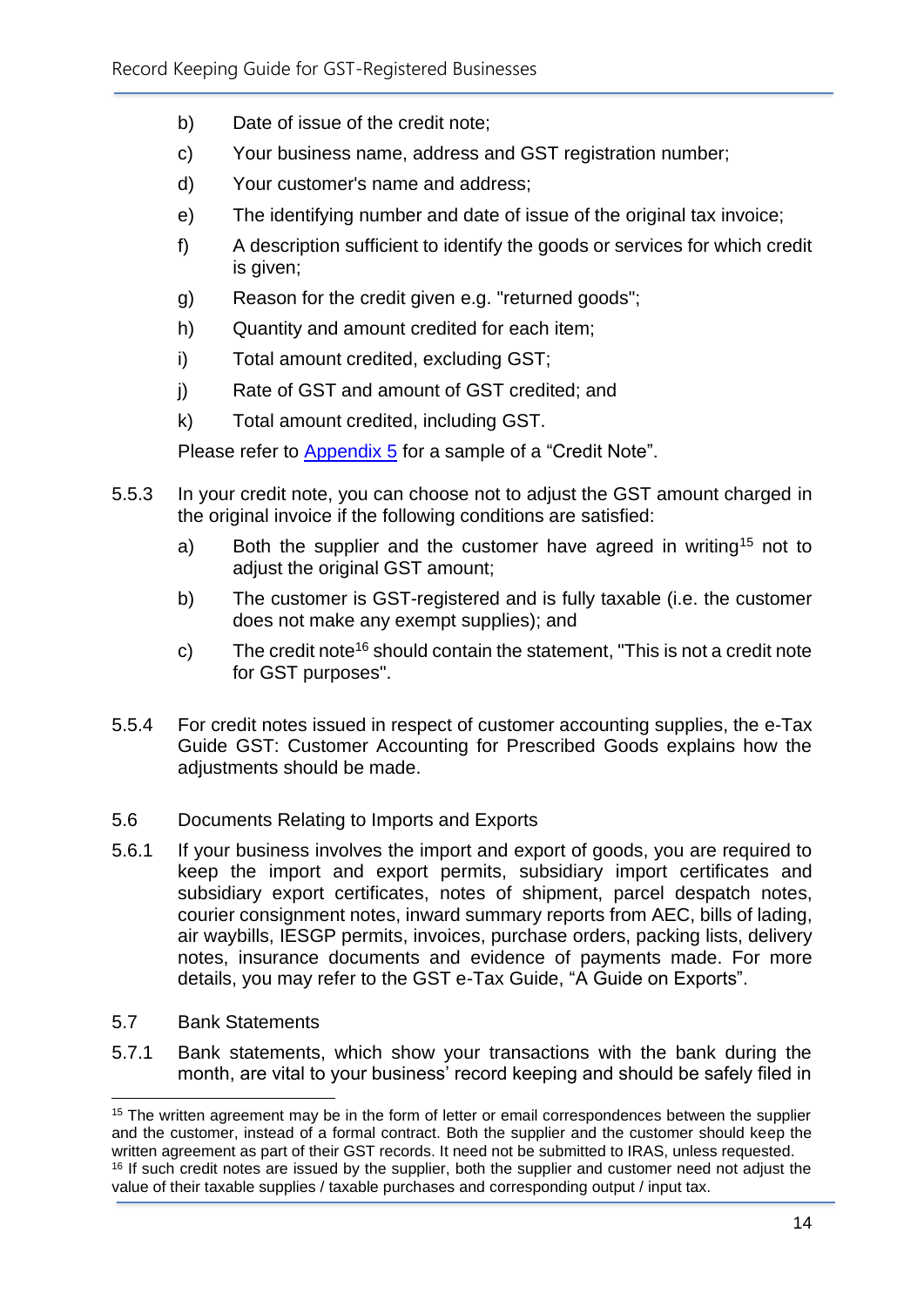chronological order. Businesses must retain all business-related bank statements. In addition, there should be separate bank accounts for personal and business purposes. In the absence of separate bank accounts, personal and business transactions should be differentiable.

- 5.7.2 Regular depositing of all business receipts into the business bank account enables easier tracking of business income. All purchases and expenses should be paid by cheque so that they would be reflected in the bank statements.
- 5.7.3 Bank statement details may differ from your records as direct debits, bank charges and interest may be deducted from your bank account. You will not know the amount of these deductions until you receive the bank statements. You are advised to do regular bank reconciliation to update your records with the deductions stated in your bank statements.
- 5.8 Records Relating to Staff Remuneration and Employer's CPF Contributions
- 5.8.1 Staff remuneration includes wages, salaries, bonuses, commission income and allowances. You need to keep the following records:
	- a) Details of employees, including full name, identification number and designation:
	- b) Payment vouchers or remuneration schedules; and
	- c) CPF statements for your claims of employer's CPF contributions.
- 5.8.2 You may use these records to prepare the Return of Employee's Remuneration (Form IR8A). Please refer to [Appendix 6](#page-22-0) for a sample of a "Staff Remuneration Record".
- 5.9 Payment Vouchers for Payments Made to Individuals for Services Rendered
- 5.9.1 You can issue payment vouchers instead of paying cash to individuals for services rendered (e.g. cleaning services, freelance book keeping). You are required to include the following details in the payment vouchers:
	- a) Full name, identification number and address of the recipient;
	- b) Date of payment and nature of services rendered;
	- c) Basis of arriving at the quantum paid; and
	- d) Acknowledgement of receipt by the recipient.
- 5.10 Stock/Inventory Lists
- 5.10.1 Preparing a stock/inventory list will help you keep track of the stock/inventory on hand at the end of each accounting period.
- 5.10.2 Stock/inventory includes anything produced, manufactured, acquired or purchased for the purpose of manufacture or sale. To determine the closing stock/inventory value, a physical stock count should be carried out at the end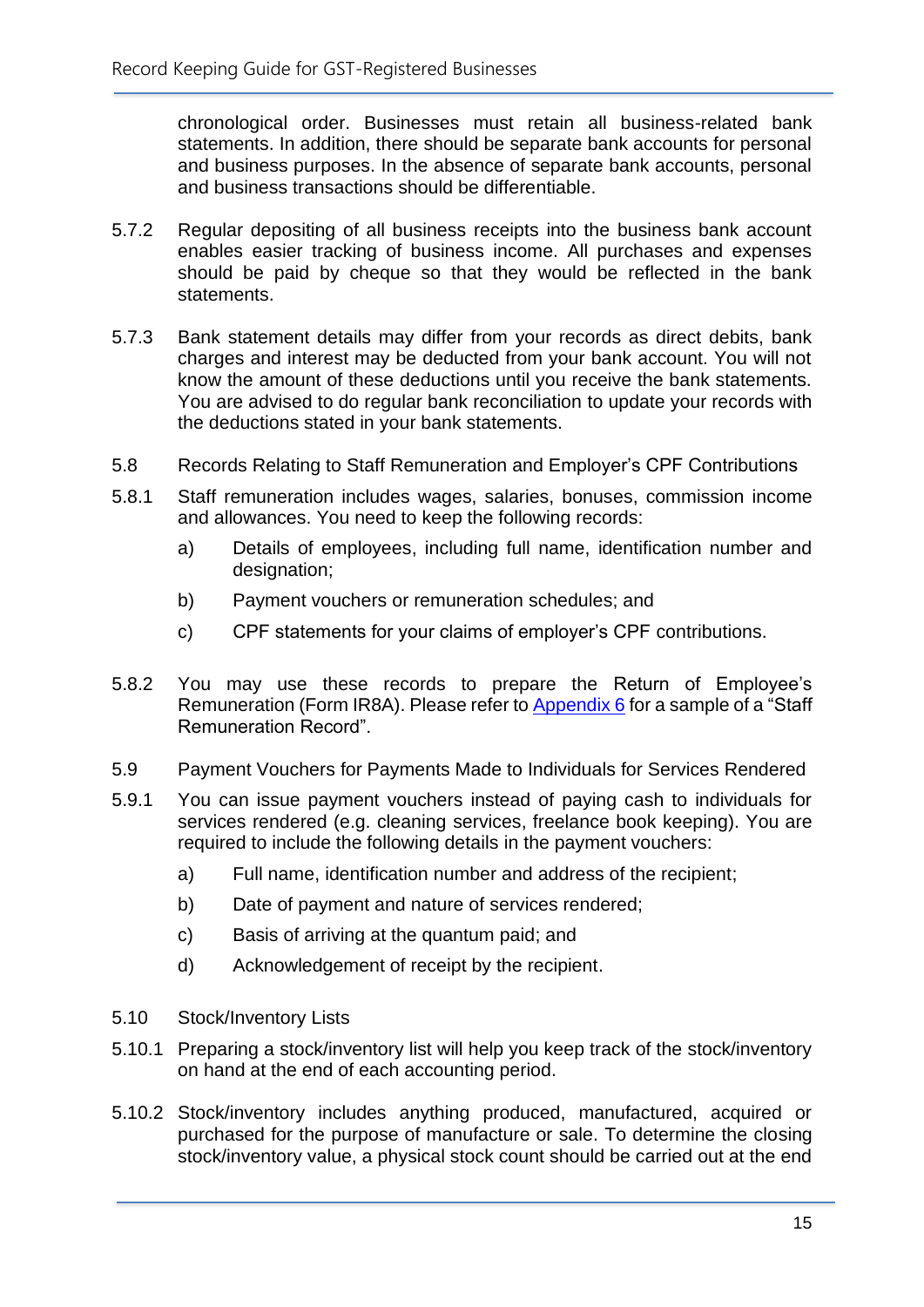of each accounting period. Please refer to [Appendix 7](#page-22-0) for a sample of a "Stock/Inventory List".

- 5.11 Sales Listings
- 5.11.1 You are required to retain a sales listing in the format shown in the table below. The gross sales from your standard-rated supplies and/or zero-rated supplies made are to be reported in your GST returns:

| Invoice | Invoice | Name of  | <b>Description</b> | Invoice   | GST (\$), if | Destination |
|---------|---------|----------|--------------------|-----------|--------------|-------------|
| date    | number  | customer |                    | amount    | applicable   | of goods    |
|         |         |          |                    | excluding |              | (for        |
|         |         |          |                    | GST(S)    |              | exports)    |

#### 5.12 Purchase Listings

5.12.1 You are required to retain a purchase listing in the format shown in the table below:

| Invoice | Invoice | Name of  | Supplier's   | Description | Invoice    | GST(S) |
|---------|---------|----------|--------------|-------------|------------|--------|
| date    | number  | supplier | GST          |             | amount     |        |
|         |         |          | registration |             | excluding  |        |
|         |         |          | number       |             | (5)<br>GST |        |

### 5.13 Expense Schedules

- 5.13.1 Expenses incurred for business purposes qualify for tax deduction subject to the relevant provisions of the Income Tax Act. It is advisable to keep the following expense schedules for claiming of tax deductions:
	- a) Public Transport Expenses, with the following details recorded for each travel:
		- i. Date and destination;
		- ii. Mode of transport;
		- iii. Name and designation of person incurring it;
		- iv. Purpose of travel; and
		- v. Amount incurred.
	- b) Overseas Travelling Expenses, with the following details recorded for each travel:
		- vi. Date and destination;
		- vii. Mode of transport;
		- viii. Name and designation of person incurring it;
		- ix. Purpose and duration of overseas travel; and
		- x. Amount incurred.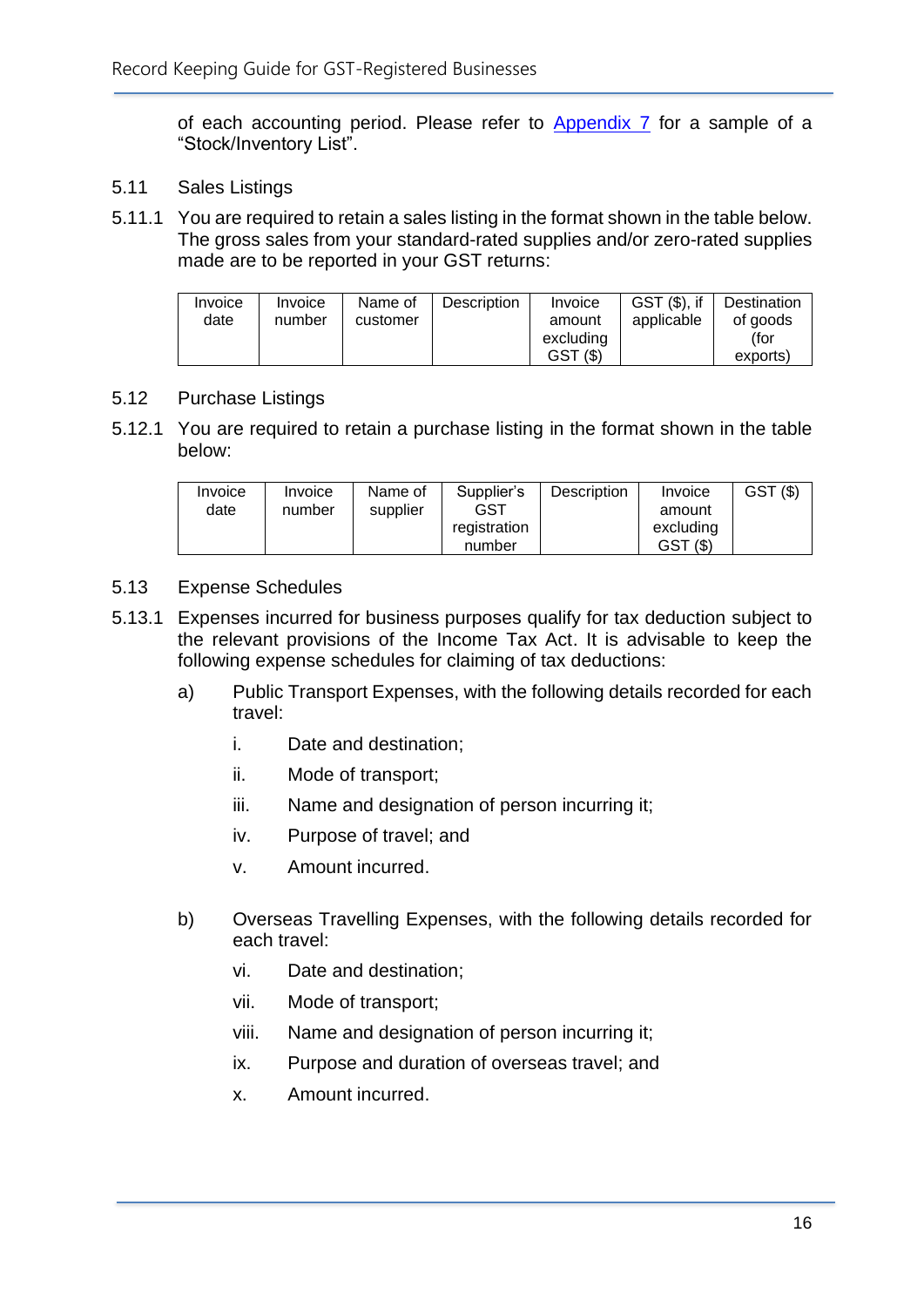- c) Entertainment Expenses, with the following details recorded for each activity:
	- xi. Date and place of entertainment;
	- xii. Name and designation of person incurring it;
	- xiii. Purpose of entertainment;
	- xiv. Name and designation of person(s) entertained; and
	- xv. Amount incurred.
- 5.13.2 Source documents such as taxi receipts and travel documents which substantiate your public transport expense, overseas travelling expense, and entertainment expense claims should be kept. Credit card slips or monthly credit card statements alone are not sufficient to substantiate your claims. Please refer to [Appendices 8, 9 and 10](#page-22-0) for samples of a "Public Transport Expenses Record", "Record of Expenses Incurred during Overseas Business Trips", and "Entertainment Expenses Record".
- 5.14 Fixed Asset Schedules
- 5.14.1 A fixed asset schedule should detail all the expenditure relating to your business' fixed assets. You are advised to prepare a fixed asset schedule at the time you start your business to record the assets purchased. A business usually has a number of assets such as plant and equipment, and motor vehicles. The following details should be recorded for each asset purchased:
	- a) Date of purchase and cost; and
	- b) Date of sale and sale price (if applicable).

Documents such as contracts of purchase or sale (e.g. hire purchase agreements), and invoices should be kept. Please refer to [Appendix 11](#page-22-0) for a sample of a "Fixed Asset Schedule".

- 5.15 Records of Capital Allowances Claimed
- 5.15.1 The amounts incurred in the purchase of fixed assets are capital in nature and are not deductible for tax purposes. However, you can claim capital allowances. For more information on capital allowances, please refer to IRAS website<sup>17</sup>. You should record capital allowances that you have already claimed as tax deductions so that you can calculate your entitlement to capital allowances in subsequent years.

#### <span id="page-19-0"></span>**6 Tips for record keeping**

6.1 Businesses should keep records once they start business operations. Otherwise, they would have to spend more time and effort on record keeping subsequently. These are some tips for record keeping:

 $17$  www.iras.gov.sg (Businesses > For companies > Preparing tax computation > Capital allowances)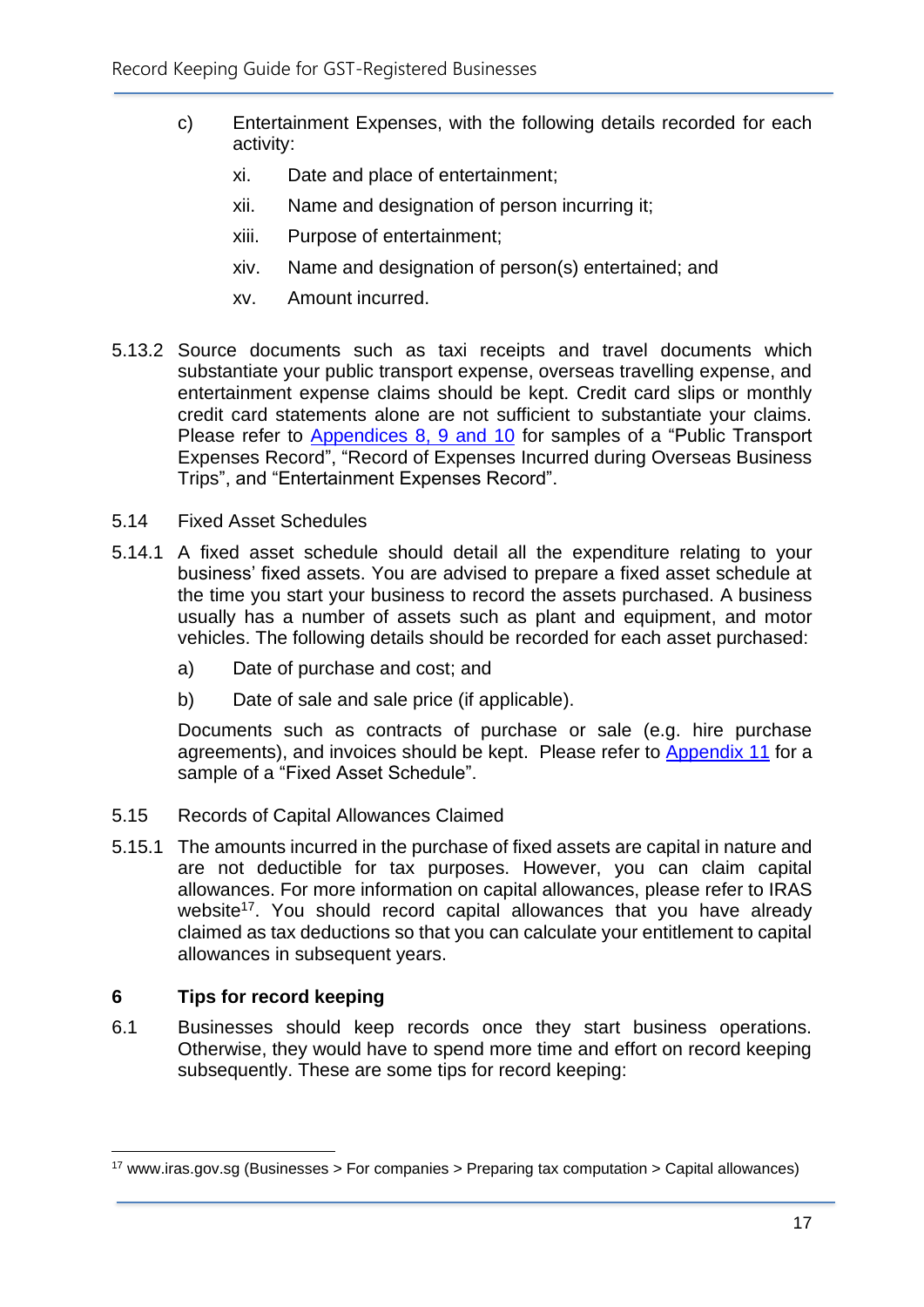- a) Set up a record keeping system which can be understood by any person familiar with the business operations and not only the accounts personnel. A record keeping system will alert you when it is time to follow up on debt owed to your business or to take action when payments are due. You will also be able to better manage your cash flow as well as reconcile your business transactions;
- b) Record transactions everyday to keep records up-to-date record keeping should not be left until the end of the month or accounting period;
- c) Obtain the necessary source document(s) at the time of a transaction. Do not leave it until later-you will need these source documents to support your expense and GST input tax claims;
- d) Cross reference your records e.g. when you make a payment by cheque, indicate the cheque number in the invoice;
- e) Check that all transactions are entered accurately; and
- f) Set up a bank account for the business to allow clearer management of business funds.

### <span id="page-20-0"></span>**7 Contact Information**

7.1 For enquiries on this e-Tax Guide, please contact the Goods and Services Tax Division at www.iras.gov.sg (select "Contact Us").

#### <span id="page-20-1"></span>**8 Updates and amendments**

|   | Date of<br>amendment |    | <b>Amendments made</b>                                                                                                                      |
|---|----------------------|----|---------------------------------------------------------------------------------------------------------------------------------------------|
| 1 | 08 Apr 2015          | a) | Para 3.3.3 has been amended to remove<br>references to the IDA iSPRINT (Packaged<br>Solutions) which ceased with effect from 1 Apr<br>2015. |
|   |                      | b) | Updated Appendices in Para 9                                                                                                                |
| 2 | 16 Jan 2017          | a) | Amended Para 3.3 to provide greater clarity<br>on the record keeping requirements for<br>"Electronic Records"                               |
| 3 | 24 Jul 2017          | a) | Amended Para 3.4 to provide clarity on the<br>record keeping period for businesses that<br>have ceased their business operations            |
| 4 | 3 Jan 2019           | a) | Amended paragraphs 4.1.1, 4.2.1, 4.3.1, 5.1,<br>5.1.1 and inserted new paragraphs 5.1.2 and                                                 |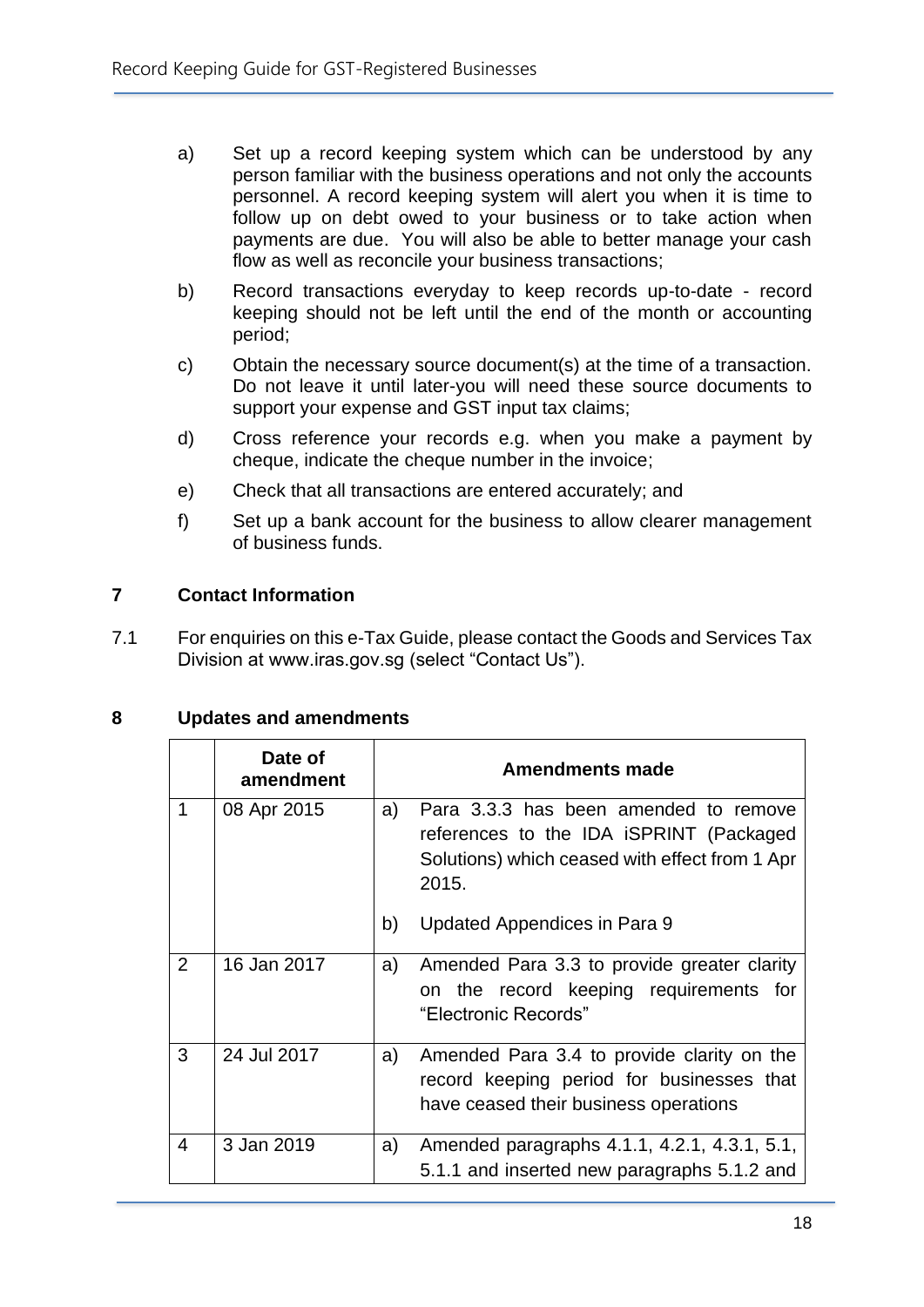|   |             |    | 5.5.4 on customer accounting record keeping<br>requirements.                                                                                               |
|---|-------------|----|------------------------------------------------------------------------------------------------------------------------------------------------------------|
| 5 | 12 Oct 2020 | a) | Added Para 5.1.12 and 5.1.13 on the usage of<br>customer electronic system to enter invoicing<br>details, in lieu of generating tax invoices.              |
| 6 | 10 Feb 2021 | a) | paragraph 4.4.2 on the<br>Inserted<br>record<br>keeping requirements to ascertain whether<br>the supply was part of a Missing Trader Fraud<br>arrangement. |
|   |             | b) | Revised paragraph 7 to update contact<br>information                                                                                                       |
|   |             | C) | <b>Editorial changes</b>                                                                                                                                   |